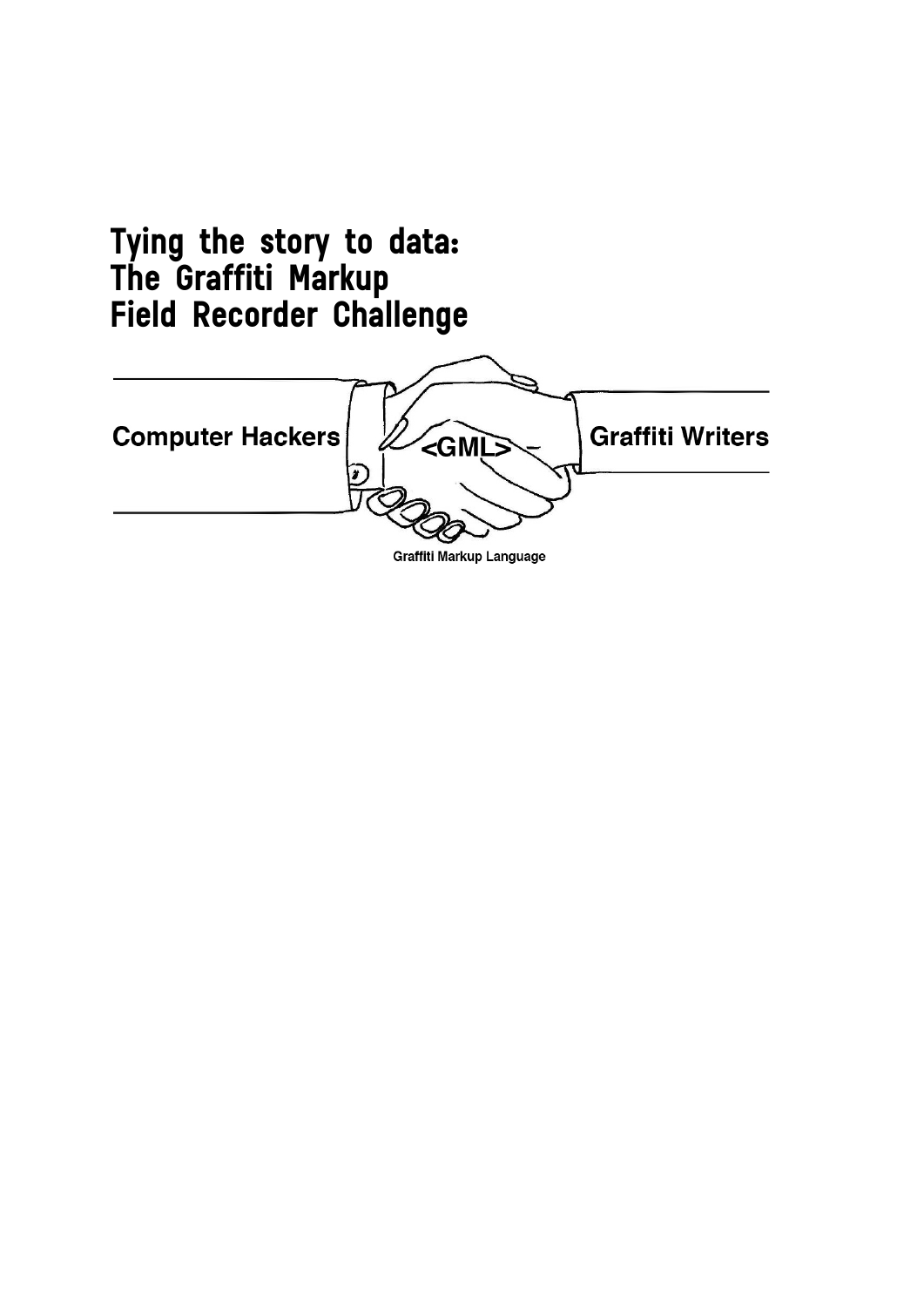# **Brussels, July 2010**

ER: So what should we talk about?

FS: Can you explain what GML stands for?

ER: GML stands for Graffiti Markup Language<sup>1</sup>. It is a very simple file-format designed for amateur programmers. It is a way to store graffiti motion data. I started working with graffiti writers, combining graffiti and technology back in New York, in 2003. In graduate school, my thesis was on graffiti analysis, and writing software that could capture their gestures, to archive motion data from graffiti-writers. Back than I was saving the data in an x-y-time array, I was calling them .graph files and I sensed there was something interesting about the data, the visualization of motion data but I had never opened up the project at that time.

About a year ago I released the second part of the project, of which the source code was open but the dataset wasn't. In conversation with a friend of mine named Theo<sup>2</sup>, who also collaborated with me on the L.A.S.E.R. Tag project<sup>3</sup>, he brought up the .graph file again and how we could bring back the file format as a way to connect all these different applications. Graffiti Analysis<sup>4</sup>, L.A.S.E.R. Tag, EyeWriter<sup>5</sup> ... so I worked with Theo Watson, Chris Sugrue<sup>6</sup> and Jamie Wilkinson<sup>7</sup> and other people to develop Graffiti Markup Language. It is a simple set of guidelines, basically an XML file format that saves x-y-time data but does it in a way that is very specifically related to graffiti so there's a drip tag and there's tags related to the size of the brush and to how many strokes you have: is it one stroke or two strokes or three strokes.

# **Archive graffiti in ways of code**

The main idea is: How do you archive the motion of graffiti and not just the way graffiti looks. There are a lot of people photographing graffiti, making documentaries etc. but there hasn't been a way to archive graffiti in ways of code yet.

<sup>&</sup>lt;sup>1</sup> Graffiti Markup Language (.gml) is a universal, XML based, open file format designed to store graffiti motion data (x and y coordinates and time). The format is designed to maximize readability and ease of implementation, even for hobbyist programmers, artists and graffiti writers. http://www.graffitimarkuplanguage.com

<sup>2</sup> Theo Watson http://www.theowatson.com

<sup>3</sup> In its simplest form, L.A.S.E.R. Tag is a camera and laptop setup, tracking a green laser point across the face of a building and generating graphics based on the laser's position which then get projected back onto the same building with a high power projector. http://graffitiresearchlab.com/projects/laser-tag

<sup>4</sup> Graffiti Analysis is a digital graffiti blackbook designed for documenting more than just ink. http://graffitianalysis.com

<sup>&</sup>lt;sup>5</sup> The EyeWriter is a low-cast eyetracking system originally designed for paralyzed graffiti artist TEMPT. The EyeWriter system uses inexpensive cameras and open-source computer vision software to track the wearer's eye movements. http://www.eyewriter.org

<sup>6</sup> Chris Sugrue http://csugrue.com

<sup>7</sup> Jamie Wilkinson http://www.jamiedubs.com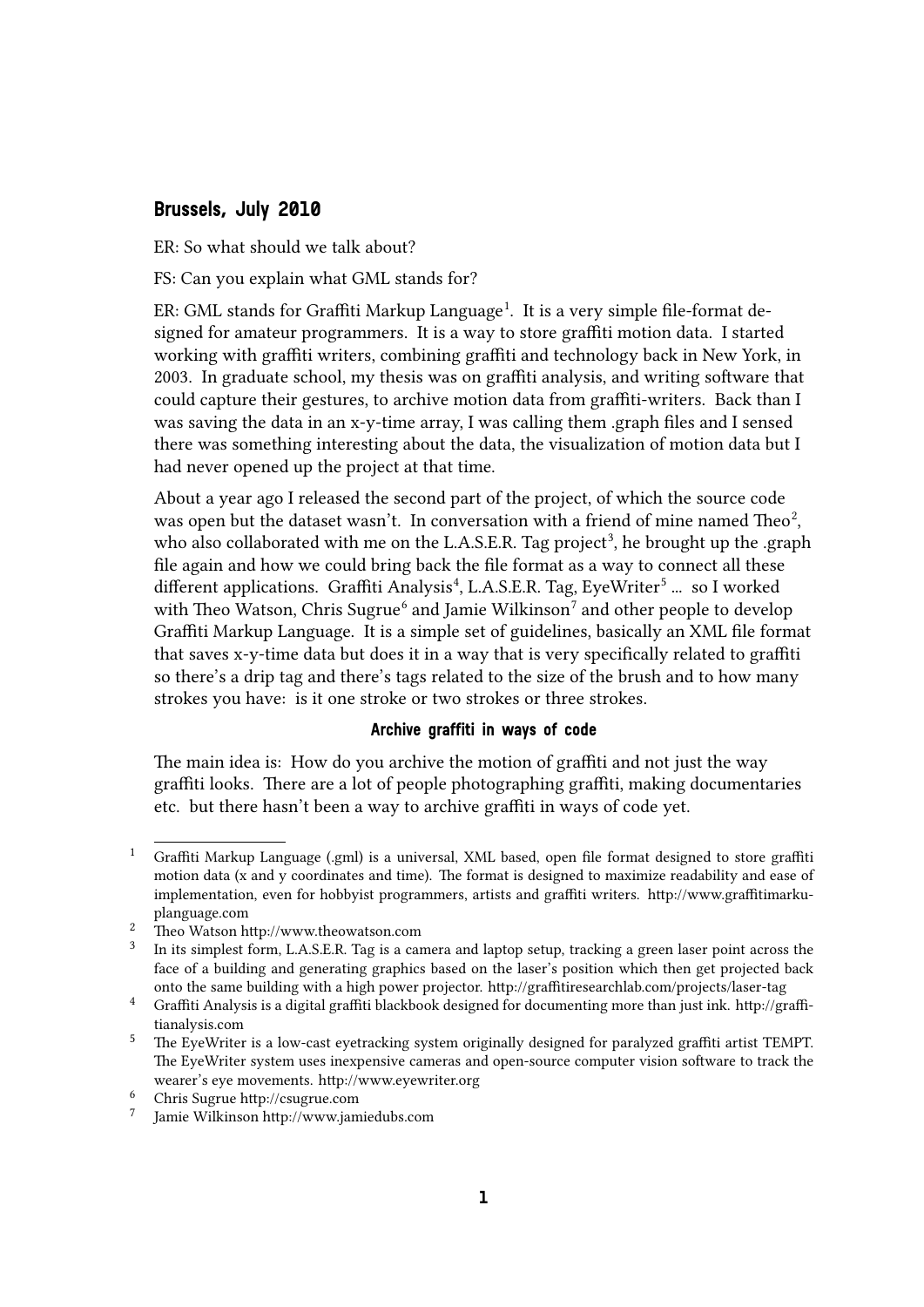FS: What do you mean, 'archive in terms of code'?

ER: There hasn't been a programmatic way to archive graffiti. So this is like taking a gesture and trying to boil it down to a set of coordinate points that people can either upload or download. It is a sort of midpoint between writers and hackers. Graffiti-writers can download the software and have how-to guides for how to do this, they can digitize their tags and upload it to an open database. The 000000book-site<sup>8</sup> hosts all this data and some people are writing software for this.

FS: So there are three parts: the GML-standard, software to record and play and than there is the data itself – all of it is 'open' in some way. Could you go through each of them and talk about how they produce uploads and downloads?

ER: Right. It starts with Graffiti Analysis. It is software written in C++ using Open-Frameworks, an open source platform designed by artists for visual applications. Right now you can download the recorder app and from that you can generate your own GML-files. And from there you can 'upload' these files into the playback app. In the beginning that was the only open source side of the project. Programmers could also make new applications based on the software, which also happened.

Last night we met Stéphane Buellet<sup>9</sup> who is developing a calligraphy analysis project and he used Graffiti Analysis as a starting point. I find it exciting when that happens but more often people take the file-format as a starting point, and use it as a jumping-off point for making their own work.

Second was the database. We had this file-format that we loosely defined. I worked with Jamie to develop the 000000book site. It is pretty nuts-and-bolts but you can click 'upload' and click on your own .gml files and it will playback in the browser. People have developed their own playback mechanisms, which are some of the first open source collaborations that happened around GML files. There is a user account and you can upload files; people have made image renderers, there are people that have made Flash players, .svg players. Golan Levin has developed an application that converts a .gml file into an auto-CAD format. The 000000book site is basically where graffiti writers connect to developers.

In the middle between Graffiti Analysis and database is the Graffiti Markup Language, that I think will have it's own place on the web. But sometimes I see it as one project. One of my interests is in archiving graffiti and all of these things are ways of doing

<sup>8</sup> Pronounced: 'Black Book'. 'A black book is a graffiti artist's sketchbook. Often used to sketch out and plan potential graffiti, and to collect tags from other writers. It is a writer's most valuable property, containing all or a majority of the person's sketches and pieces. A writer's sketchbook is carefully guarded from the police and other authorities, as it can be used as material evidence in a graffiti vandalism case and link a writer to previous illicit works.' (Wikipedia) http://000000book.com

<sup>9</sup> Stéphane Buellet, Camera Linea http://www.chevalvert.fr/portfolio/numerique/camera-linea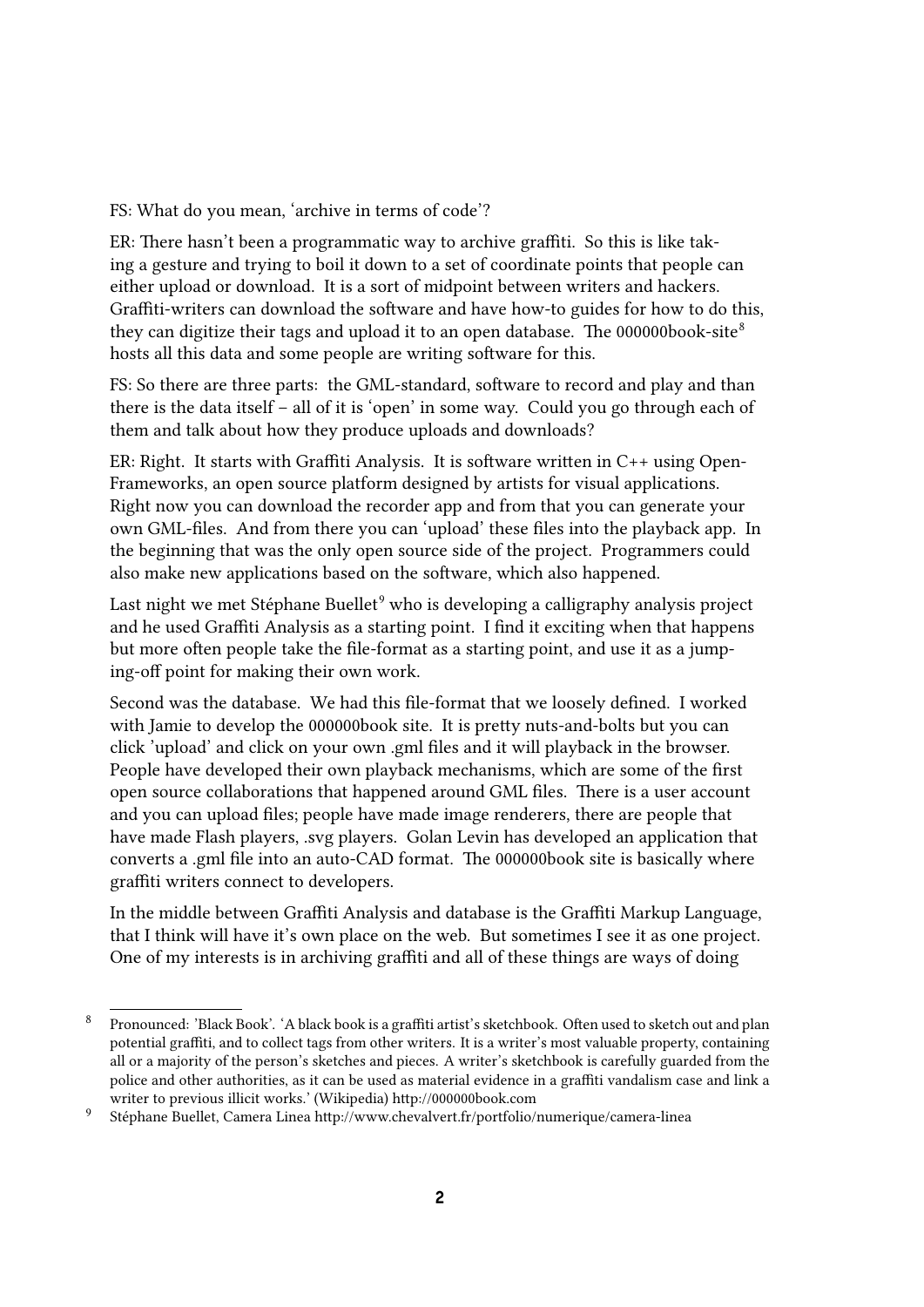that. It is interesting how these three things work together. In terms of an OS development model it has been producing results I haven't seen when I just released source code.

FS: How do you do that, develop a standard for graffiti?

ER: We started by looking at Graffiti Analysis and L.A.S.E.R. Tag, the apps that were using graffiti motion data. From those two projects I had a lot of experience of meeting graffiti-writers as a userbase. When you meet with them, they tell you right away what pieces of the software they think are missing. So from talking with them we developed a lot of features that now are in GML like brushes, drips, line-thickness. Some people had single line tags and some people had multi-line tags so that issue came up because GML tracks both drawing and non-drawing motion so we knew that we needed in the file format to talk about pen up and pen down. I was interested in the connection points between lines also.

We tried to keep it very stripped down. From the beginning we knew that people that would participate as developers or anonymous contributors were not going to be the same people that would develop a Linux core. They are students, people just getting into programming or visual programming. We wanted people to be able to double-click a .gml file and than everything should verbally make sense so it is 'Begin stroke. End stroke'. Anyone with basic programming skills should be able to figure out what's going on.

# **Domain specificity**

FS: Did you have any moment where you had to decide: 'this does not belong to graffiti' or: 'this might be more for calligraphy tracking'?

ER: The only thing that has to be in there is the format in x-y time scenario with some information on drawing and not drawing, everything else is bonus. So if you load in an XML-file structured like that, compliant apps will load it in. On top of that, there are features that some apps will want and others not. Keywords are, for example, a functionality that we are still developing applications for. It is there but we are looking for how to use it.

FS: Did you ever think about this standard as a way to define a discipline?

ER: (laughs) I think in the beginning it was a very functional conversation. We were having apps running this data and I don't think we were thinking of defining graffiti when we were writing the format. But looking back, it is interesting to think about it.

Graffiti has a lot of privacy issues related to it too, right? So we did discuss about what it would mean to start recording geo-located data. There are different interests in graffiti. There is an interest in visuals and in deconstructing characters. Another group is interested in it, because it is a sport and more of a performance art. For this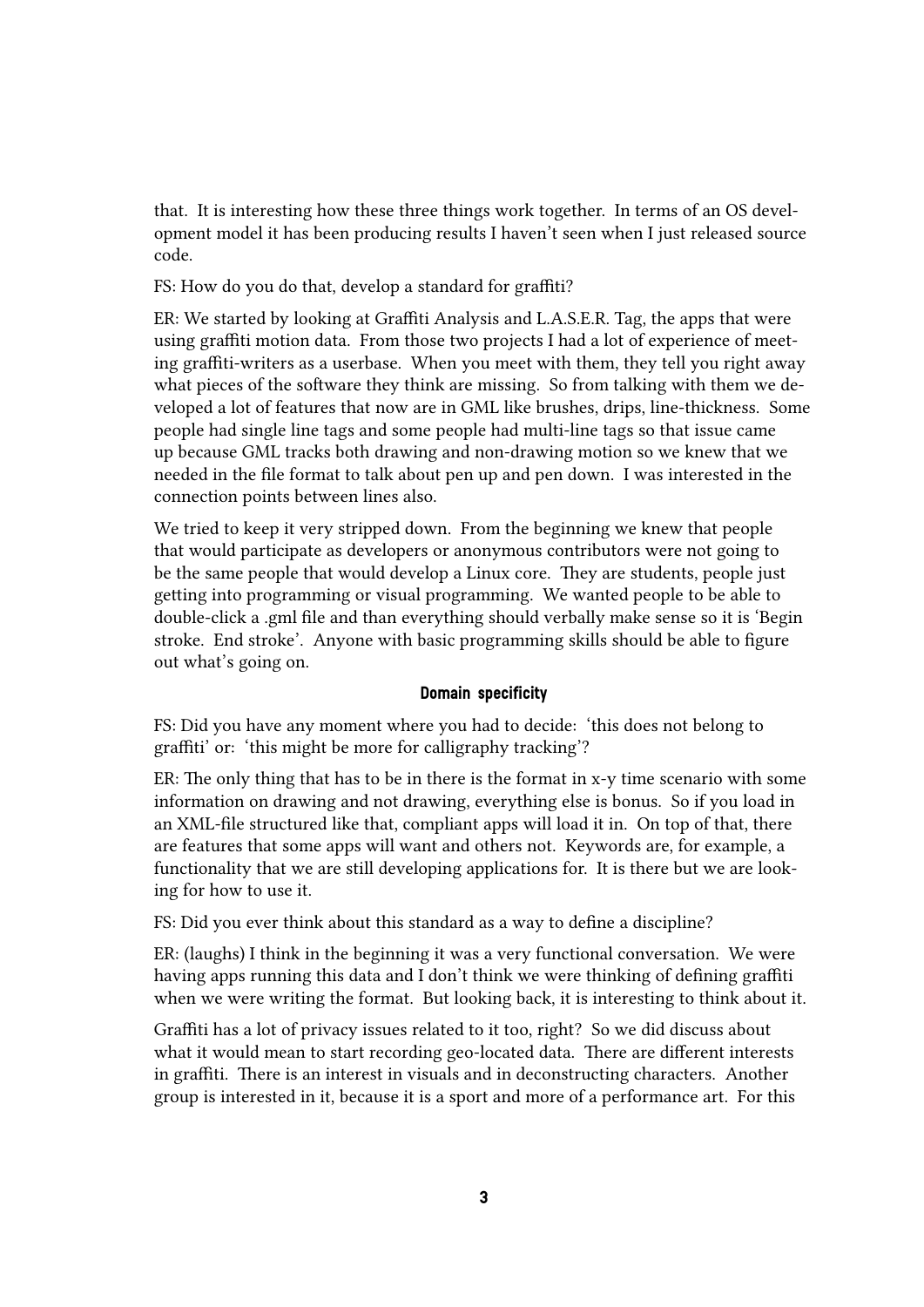type of interest, it is more important to know exactly where and when it happened because it is different on a rooftop in New York to a studio in the basement of someones house. But if someone realizes this data resulted from an illegal action, and wanted to tie it back to someone, than it starts to be like a surveillance camera. What happens when someone is caught with a laptop with all this data?

# **A handshake between communities**

FS: Your desire to archive, is it also about producing new work?

ER: I see graffiti-writers as hackers. They use the city in the same way as hackers are using computer systems. They are finding ways of using a system to make it do things that it wasn't intended to do. I am not sure graffiti-writers see it this way, but I am in this position where I have friends that are hackers, playing around with digital structures on-line. Other friends are into graffiti-writing and to me those two camps are doing the most interesting things right now, but these are two communities that hardly overlap. One of the interests I have is making these two groups of people hang out more. I was physically the person bridging these two groups; I was the nerd person meeting the graffiti writers talking to them about software and having this database.

Now it is not about my personal collection anymore, it is making a handshake between two communities; making them run off with each other and having fun as opposed to me having to be there all the time to make introductions.

## **It is no big deal if you keep one**

FS: Is GML about the distribution of signature? I mean: The gestures of a specific person can now be reproduced by a larger community. How does that work?

ER: This is an interesting conversation we should have with the graffiti-writers. A tag might be something they have been writing for more than 25 years and that will be very personal to them and the way they write this is because they've written it a million times. So at the one hand it is super-personal, but on the other hand a lot of graffiti writers have no problem sharing this data. To them it is just another tag. They feel like, 'I have written this tag a billion times' and so when you want to keep one of them, it is no big deal.

I don't think the conversation has gotten as involved as it could have. You set something in motion and cross your fingers hoping that everyone plays nice and things go well and so far that is what has been happening. But you are dealing with people that are uploading something that is super personal to them and I'd be curious to see what happens in the future.

The graffiti taxonomy project that I have been doing involves a lot of photos of graffiti. It is a visual studies based on characters, I am shooting thousands of photos of graffiti and I don't have an opportunity to meet with all these writers to ask them if it is OK.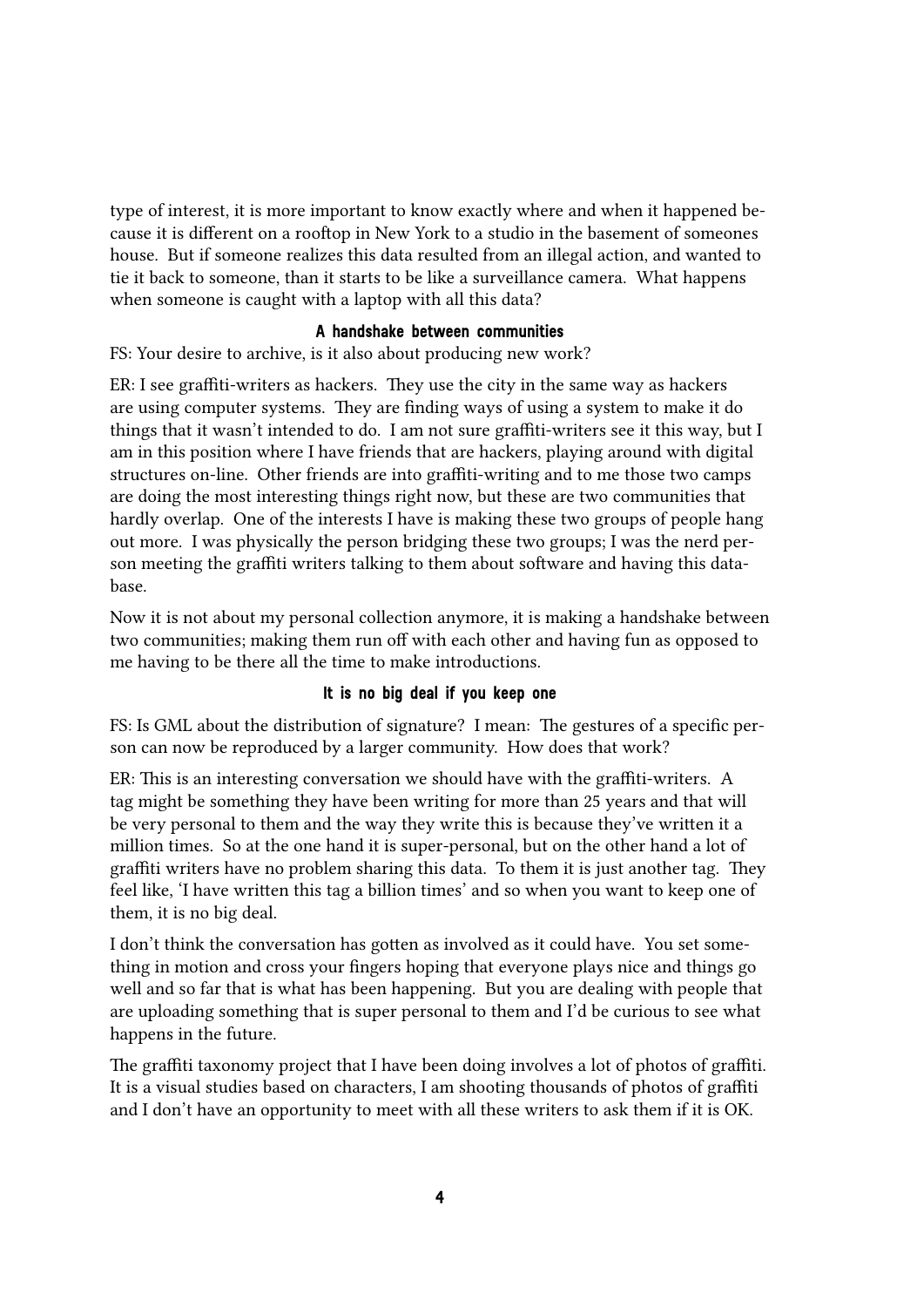So I get e-mails from writers once in a while saying 'Hey, you used a photograph of one of my tags' and usually it is them feeling out where my intentions are and where I am coming from.

It has taken a long time to gain the trust of the community I am working with. Usually when I am able to explain what I am doing and that everything is released openly and meant to be completely free, so far at least the people I have managed to talk toare OK with it and understand it. Initially when people see something they've made being used by other people, a lot of times it can be a point where a red flag is raised and I am assuming there are more red flags going to go up.

# **I hope that people play nicely**

FS: If you upload a GML-file, can you insert a license?

ER: Not yet. Right now there is not even a 'private mode' on the 000000book site. If you upload, everything is public. There is a lot of interesting issues with respect to the license that I have been reluctant to deal with yet. Once you start talking too much about it, you will scare off people on either side of the fence. I think that will have to happen at some point but for now I have decided to refer to it as an 'open database' and I hope that people will play nicely, like I said.

FS: But just imagine, what kind of license would you need?

ER: It might make more sense to go for a media-related license than for a code license. Creative Commons licenses would lend themselves easily for this. People could choose non-commercial or pure public domain. Does that make sense?

FS: Well, yes but if you look at the objects that people share, we're much closer to code than to a video-file?

ER: Functionally it is code. But would a graffiti-writer know what GPL is?

## **Tying the story to data**

PW: I am interested in the apprentice-system you were talking about earlier. Like a young writer learning from someone else they admire. The GML-notation of x-y-time might help someone to learn as well. But would you ever really copy someone else's tag?

ER: One of the reasons I think graffiti-writing has this history of apprenticeship is because you don't really have a chance to learn otherwise. You don't turn on the TV and see someone else doing it. You only see how it is being written if you see other people actually do it. That was one of the original reasons I started doing graffiti-research because, having met with graffiti-writers. I thought: it is a dance, it is as much about motion as it is about how the final image is constructed. You can come to a much better understanding about how it is made as opposed to just seeing a photograph of it.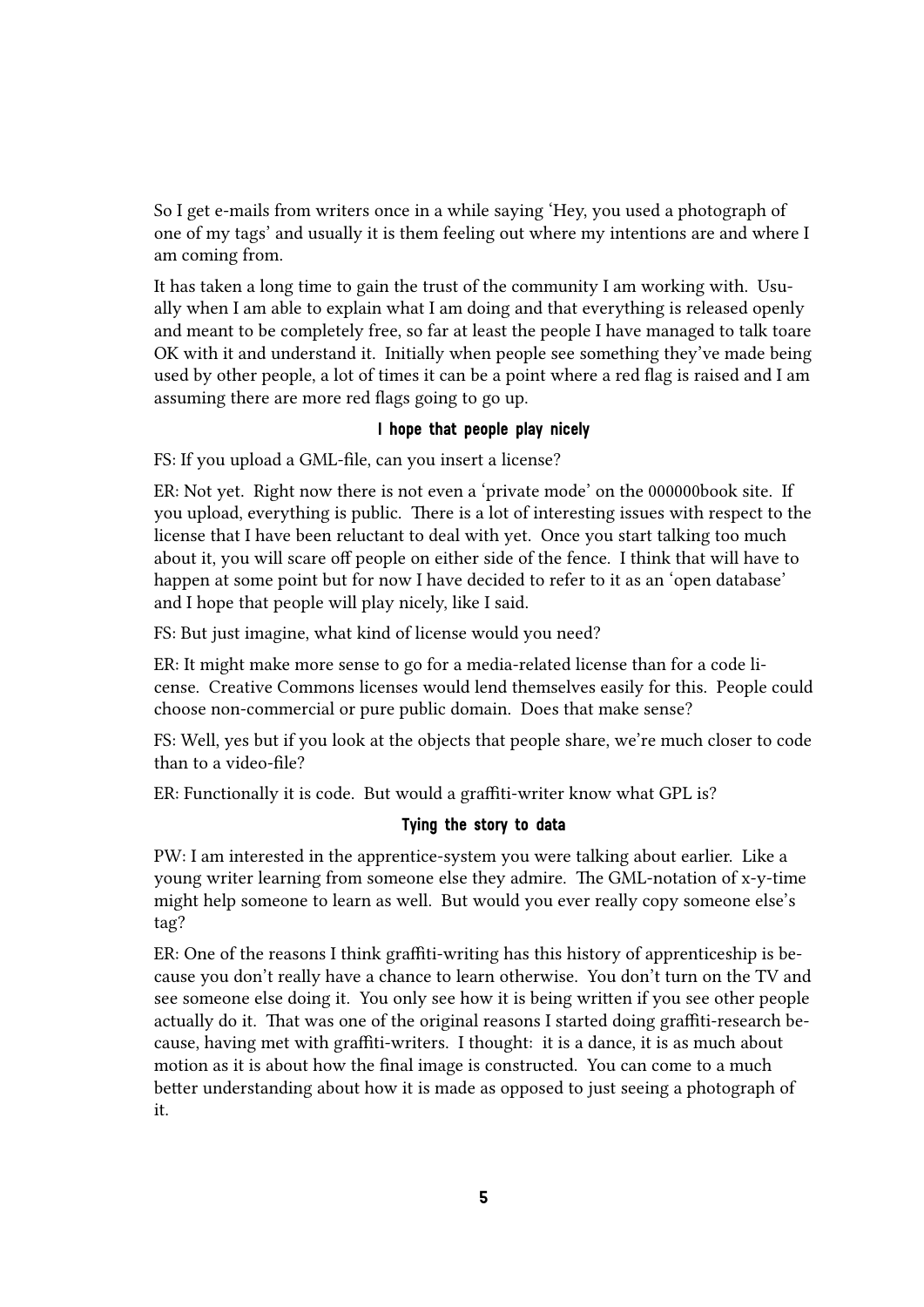PW: If you want to learn from the person writing, you would need to see more than just the trace of a pen?

ER: Someones tag might look completely different if they had six seconds to make it, they make different decisions. In the first version of the Graffiti-Analysis project, I had one camera recorder tracking the pen and another camera behind the hand and another so you could see the full body. But there was something about tracking just the pen tip that I liked. It is an easier point of entry for dealing with the motion data than having three different video feeds.

FS: Maybe it is more about meta-data? Not a question of device or application, but about space for a comment.

ER: Maybe in the keywords there will be something like: Rooftop. Brooklyn. Arrested.

The most interesting part is often the stories that people tell afterward anyway. So it is an interesting idea, how to tie the story to the data.

It is a design problem too. Historically graffiti has been documented many times by outsiders. The movie Style Wars<sup>10</sup> is a good example of this epic documentary that was made by outsiders that became insiders. Also, the people that have been documenting most of the graffiti are not necessarily graffiti writers.

Graffiti has a history with documentarians entering into their community and playing a role but sharing the stories is something writers do internally, not as much to outsiders. How do you figure out a way to get graffiti-writers to document their stories into the .gml-files themselves, or is it going to take outsiders? How does the format facilitate that?

## **Influencing communities**

FS: Do you think the availability of a project like GML can have an impact on the way graffiti is learned? If data becomes available in a community that operates traditionally through apprenticeships and person-to-person sharing, what does it do?

ER: I am interested in open source culture being influenced by graffiti, and I am interested in open source culture influencing graffiti as well. On a big picture I would love it if the graffiti community got interested in these ideas and had more of a skill-sharing-knowledge-base.

KATSU<sup>11</sup>, someone I worked with in New York, has acquireda lot of knowledge about how to make tools for graffiti and he initially wasn't so much into sharing them, because graffiti-writers tend to save that knowledge for themselves so that their tags are

<sup>&</sup>lt;sup>10</sup> Style Wars. Tony Silver, 1983. http://www.stylewars.com<br><sup>11</sup> KATCU kttp://www.stylewars.com

<sup>11</sup> KATSU http://www.flickr.com/search/?q=graffiti+katsu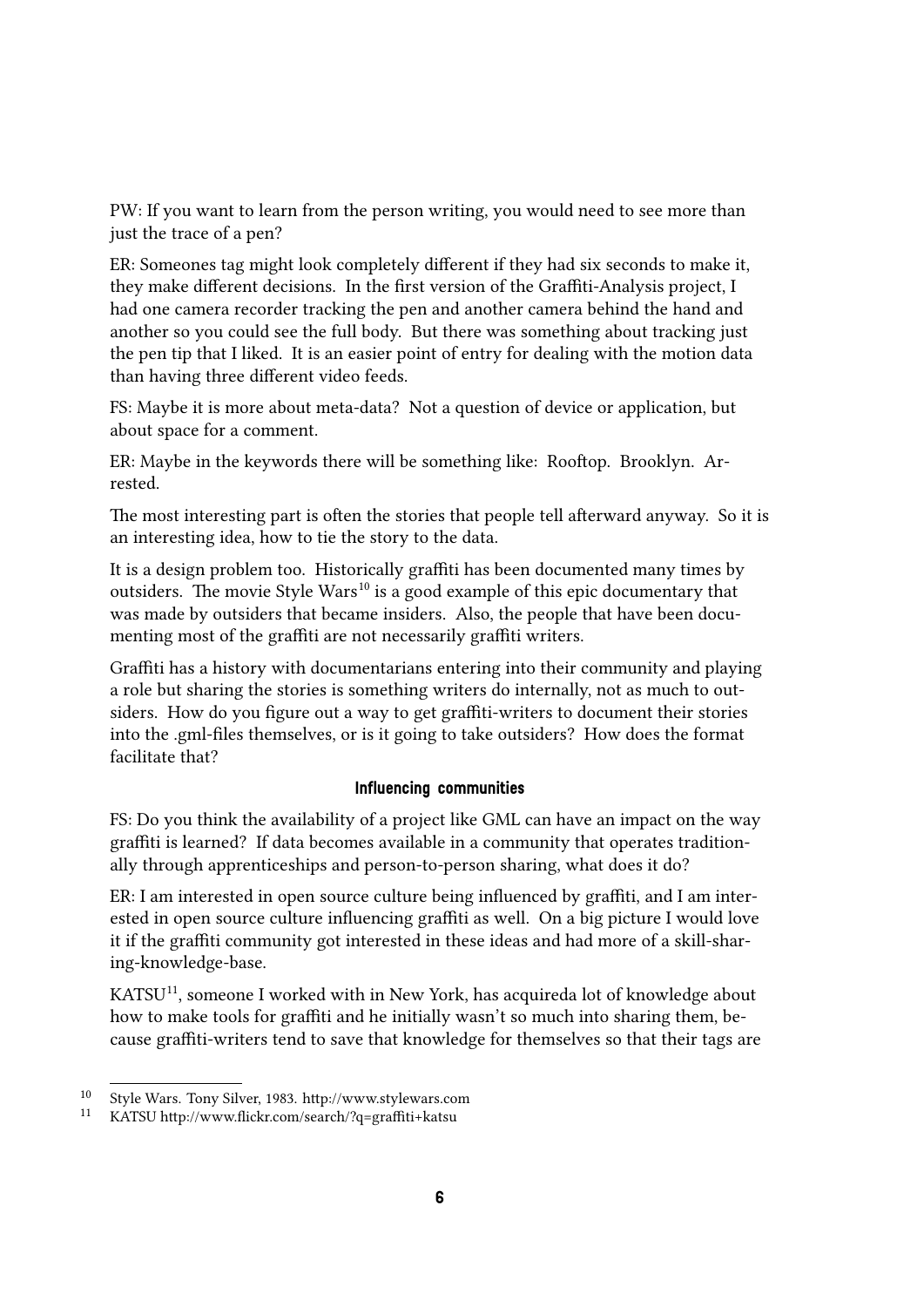always bigger and better (laughs). Talking to him I think I convinced him to write tutorials on how to make some of these tools. On the street art side there is Mark Jenk $ins<sup>12</sup>$ , he has this technique of making 3D objects that exist within the city and we had a lot of conversations too.

There are many ways tech circles and open source circles can come together with people that are making things outside, with their hands. I think graffiti can learn from that. In the end people would be making more things outside which would be a good thing.

FS: In a way typography has a similar culture of apprenticeship. Some people enjoy spreading knowledge, and others resist in the name of quality control.

ER: Interesting. I think the work I am doing is such a tangent! In general, for something that is decidedly against the rules, the culture of writing graffiti often has a rigid structure. To people in that community what I do is a blip on their radar. I am honored when I get to meet graffiti-writers and they are interested in what I am doing but I don't think it will change anything in what is in some ways a very strict system.

And I don't want that either. I like the fact that they found a way to make spray-paint and markers change the way each city in the world looks. They have the tools they need. Digital projectors will not change that. Graffiti-writers still like to see their names projected at big scales in new ways but it is not something they really need (laughs).

## **It takes little to come up with great ideas**

FS: And the other way around? How does graffiti have an influence on Open Source communities?

ER: For the people on the technology side, it is an easy jump. To think about hacking software systems and than about making things outside. I see that with the Free Art and Technology Group<sup>13</sup> that I help run. When they start thinking about projects in the city, it takes little to come up with great ideas. I also see that in the class I teach, Urban Hacking. There is already a natural overlap.

FS: What connects the two?

ER: It is really about the idea of hacking. The first assignment in the class is not to make anything, but simply to identify systems in the city. What are elements that repeat. Trying to find which ones you can slip into. It has been happening in graffiti

<sup>&</sup>lt;sup>12</sup> Mark Jenkins tapesculptures http://tapesculpture.org<br><sup>13</sup> The Free Art and Technology (FAT) Leh is an argu

The Free Art and Technology  $(FAT)$  Lab is an organization dedicated to enriching the public domain through the research and development of creative technologies and media. Release early, often and with rap music. http://fffff.at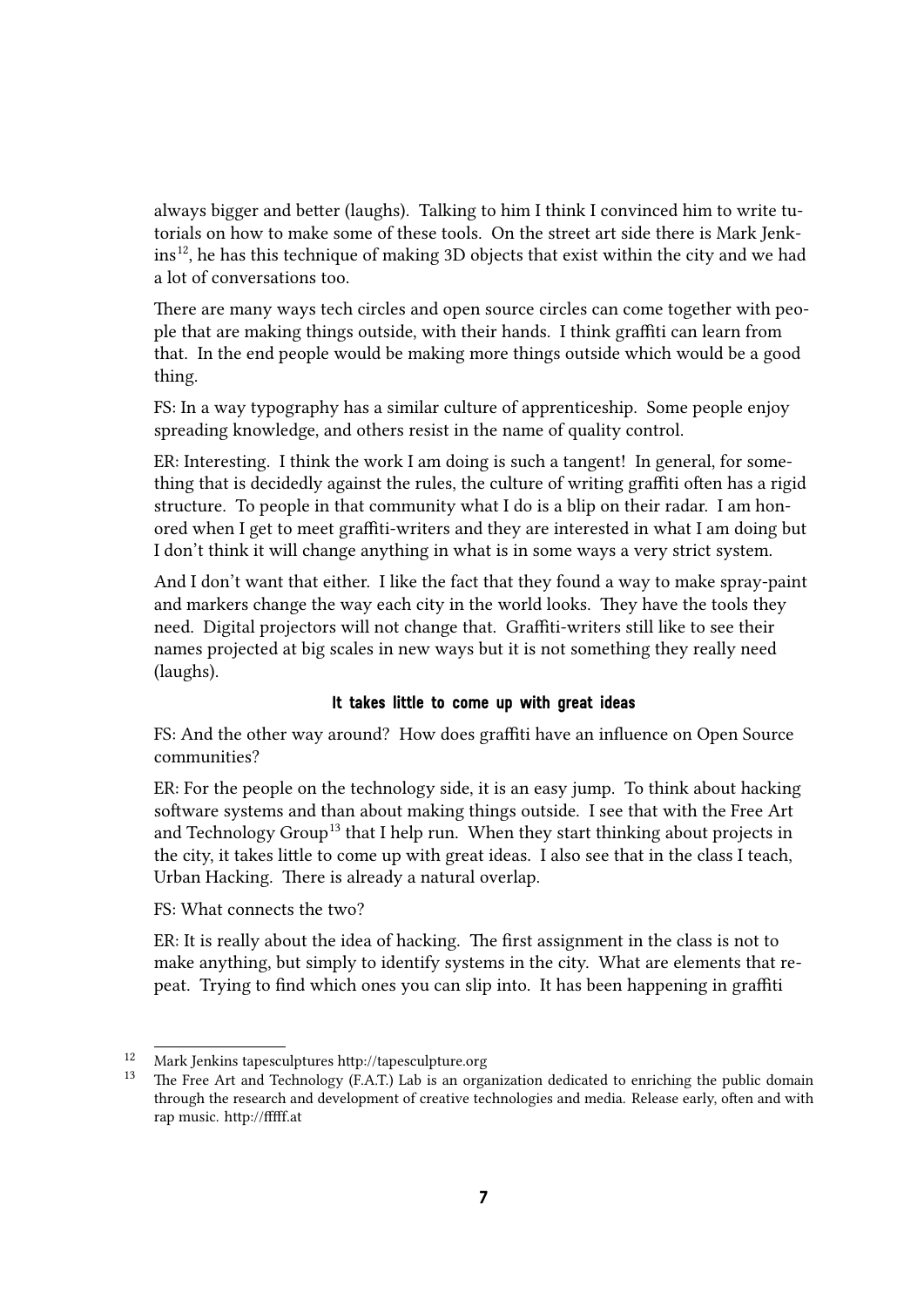forever. Graffiti in New York in the 80's was to me a hack, a way to have giant paintings circulating in the city… There is a lot of room to explore there.

# **Graffiti is hard to accept**

FS: Your experience with the Blender community<sup>14</sup> did not sound like an easy bridge?

ER: Recently I released a piece of software that translates a .gml file and translates it into a .stl file, which is a common 3D format. So you can basically take a graffiti gesture and import it into software like Blender. I used Blender because I wanted to highlight this tool, because I want these communities to talk to each other.

So I was taking a tag that was created in the streets of Vienna and pulling it into Blender and in the end I was exporting it to something that could be 3D printed, to become something physical. The video that I posted intentionally showed on-line showed screenshots from Blender and it ended up on one of the bigger community sites. I only saw it when my cousin, who is a big Blender user, e-mailed me the thread. There is about a hundred dedicated Blender users discussing the legitimacy of graffiti in art and how their tools are used<sup>15</sup>; pretty interesting but also pretty conservative.

FS: Why do you think the Blender community responded in that way?

ER: It doesn't surprise me that much. Graffiti is hard to accept, especially when we are talking about tags. So the only reason we might be slightly surprised by hearing people in the Open Source community react that way, is because intellectual property doesn't translate always to physical property. Writing your name on someone's door is something people universally don't like. I understand. For me the connection makes sense but just because you make open source doesn't mean you'll be interested in graffiti or street art or vice versa. I think if I went to a Blender conference and gave a talk where I explained sort of where I see these things overlap, I could make a better case than the three minute video they reacted to.

## **Gesture vs. Graffiti**

FS: What about Gesture Markup Language instead of Graffiti Markup Language?

ER: Essentially GML records x-y-time data. If you talk about what it functionally does, it is probably more related to gesture than it is to graffiti. There is nothing at the core specifically related to graffiti. I am interested in branding it in relation to graffiti and to get people to talk about open source where it is traditionally not talked about. To me that is interesting. It is a way to get people excited about open data, and popularizing ideas about open source.

FS: Would you be OK if it would get more popular in non-graffiti circles?

<sup>14</sup> Blender is a free open source 3D content creation suite. http://www.blender.org/<br>15 bttp://www.blondernation.com/2010/07/00/blonder.graffii.org/wis

<sup>15</sup> http://www.blendernation.com/2010/07/09/blender-graffiti-analysis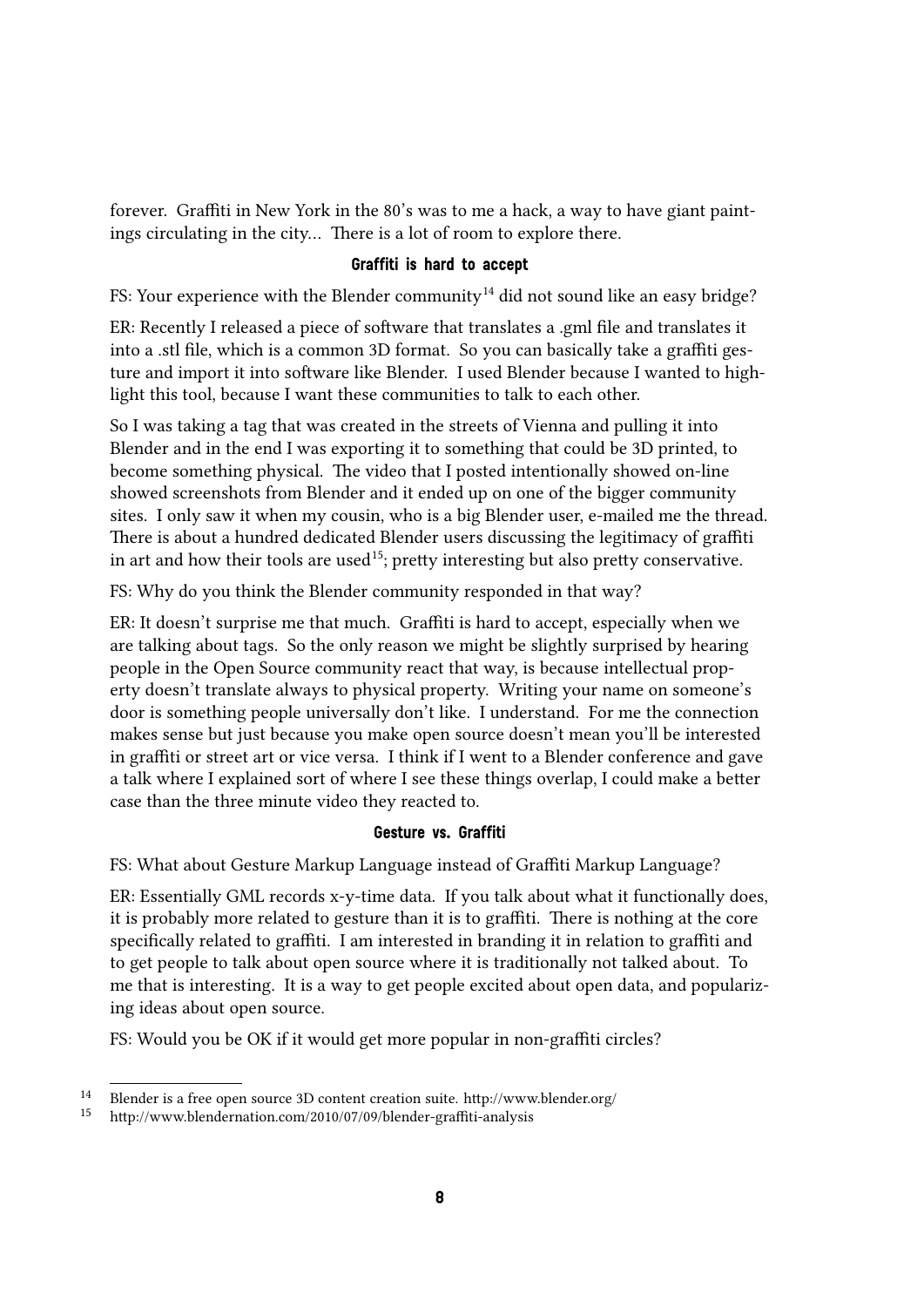ER: I am super excited when I see it used in bizarre places. I'll keep using it for graffiti, but someone e-mailed me that they were upset that it only tracks one point. There hasn't been a need to track multiple tags at once. They wanted to use it to track juggling, but how to track multiple balls in the air? I keep calling it Graffiti Markup Language because I think it is a good story.

# **What's the license on GML?**

PW: What's the license on GML?

ER: We haven't really entered into that. Why would you need a license on a file-format?

FS: It would prevent that anyone could own the standard.

ER: That sounds good. Actually it would be interesting for the project, if someone would try to license it. Legal things matter, but for the things I do, I am most of all interested in getting the idea across.

# **Standards allow collaboration**

FS: I am interested in the way GML stems from a specific practice. How it is different and similar to large, legal, commercial, global standardization practices. Related, how can GML connect to other standard practices? Could it be RDF-compliant?

PW: Gesture recognition to help out the police?

FS: Or maps of places that are in need of some graffiti? How to link .gml to other types of data?

ER: It is hard for me to imagine something. But one thing is interesting for example, how GML is used in the EyeWriter project. It has not so much to do with gesture, but more with how you would draft in a computer. TEMPT is plotting points, so the time data might not be so interesting but because it is in the same format, the community might pick it up and do something with it. All the TEMPT data he writes with his eyes and it is uploaded to the 000000book site automatically. That allowed another artist called Benjamin Gaulon<sup>16</sup> who I now know, but didn't know at the time, to use it with his Print Ball project. He took the tag data from a paralyzed graffiti writer in Los Angeles and painted it on a wall in Dublin. Eye-movement translated into a paint-ball gun … that is the kind of collaboration that I hope .gml can be the middle-point for. If that happens, things can start to extrapolate on either end.

<sup>16</sup> Benjamin Gaulon, Print Ball http://www.eyewriter.org/paintball-shooting-robot-writes-tempt1-tag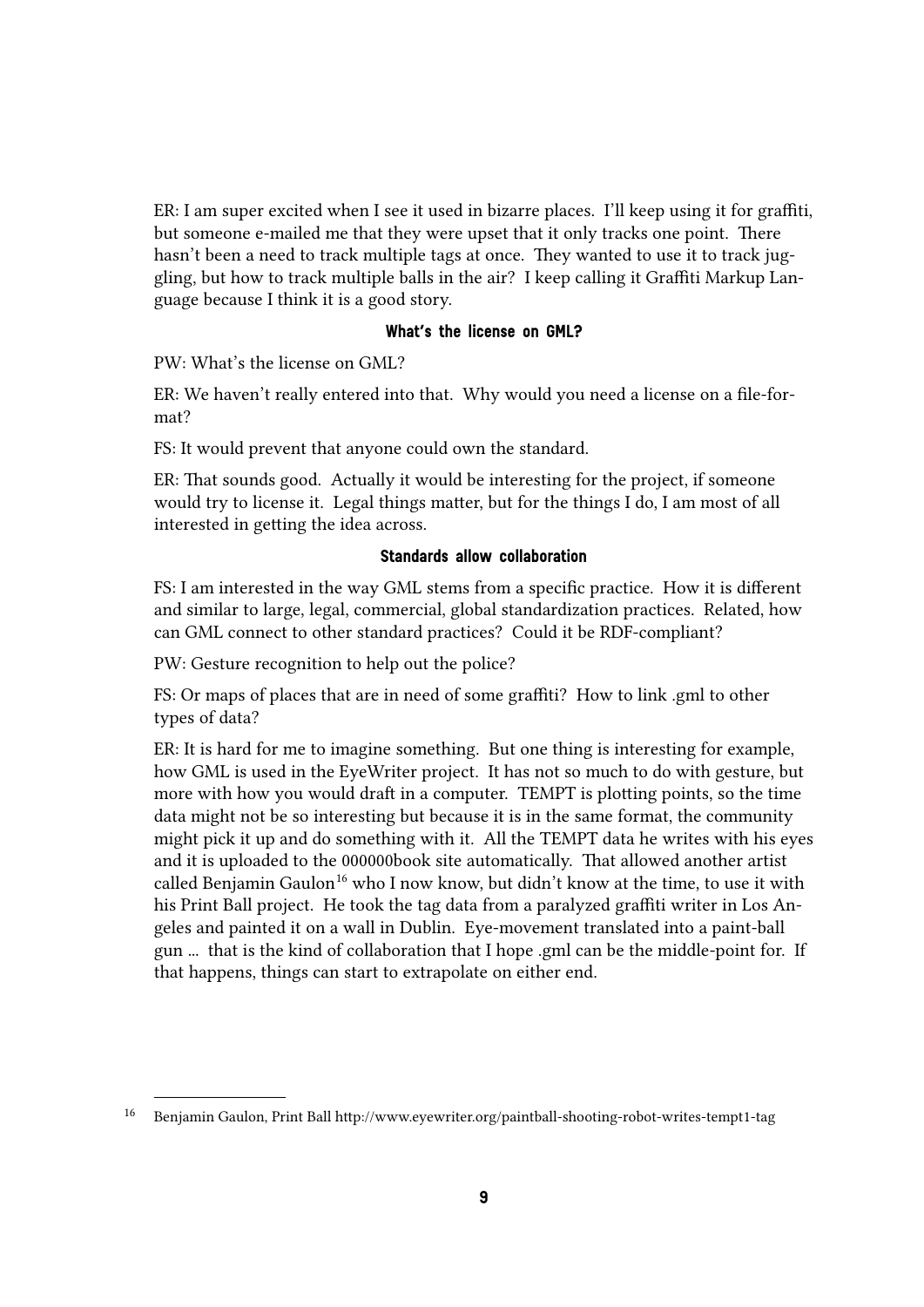# **The wish-list**

FS: You talked about posting a wish-list and being surprised that your wishes were fulfilled within weeks. Why do you think that a project like EyeWriter, even if it interests a lot of people, has a hard time gathering collaborators, while something much more general like GML seems to be more compelling for people to contribute to?

ER: I'll answer that in a second, but you reminded me of something else: because Eye-Writer was .gml based, a lot of the collaborations that happened with people outside of the project were .gml related, not EyeWriter related. So we did have artists like Ben and Golan take data drawn by TEMPT and do completely different things which made TEMPT a collaborator with them in a way. The software allowed him to share his work in a format that allowed other people to work with him.

The wish-list came out of the fact that I was working on a graffiti-related project that had a lot of use but not a lot of innovation. Not so many people were using it in ways I wasn't expecting, which is something you always hope of course. By saying: 'Here's the things I really would like to happen', things started to happen. I have been surprised how that drove momentum. Something similar I hope will happen to the work we will do together in the next months too!

FS: What are you planning to do?

ER: We are planning to make a dedicated community page for the graffiti markup language which is one of the three points of the triangle. The second step would be a new addition to the wish-list, a challenge with a prize associated to it which seems funny. The project I'd like to concentrate on is making the data collection easier so that graffiti writers can be more active in the upload sense. Taking the NASA development model: Can you get into orbit on this budget?

FS: How is that different from the way you record graffiti-motion at the moment?

ER: If I go out with a graffiti-writer, I'm stuck standing with a laptop and a camera facing the wall and then the graffiti writer needs to have a really bright light attached to the writing device which is a bit counter-intuitive when you are trying to do something without being seen (laughs). It could be infrared by the way, that could be the first step but then security cameras would still pick it up. The design I am focusing momentum on is a system that's easier. A system that can work without me there, without having to have a laptop there. The whole idea is that it would be a natural way to get good data, to document graffiti without a red-head holding a laptop following you around the whole time!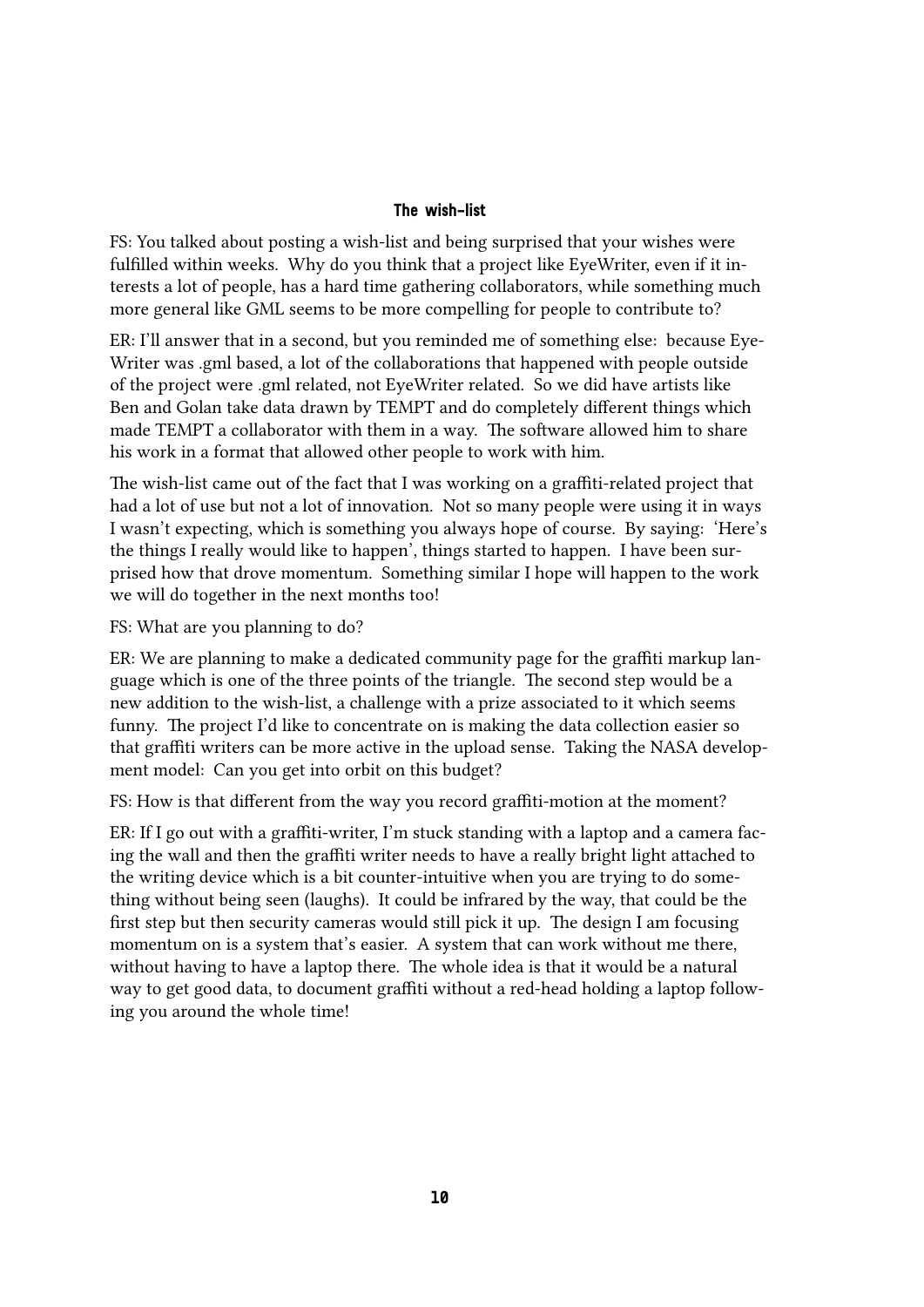# **Paris, December 2010**

FS: How is it to be the sole jury member?

ER: I tried to get another jury-member on there actually. Do you know Limor Fried? She runs Adafruit Industries<sup>17</sup>. I really like her work. She works with her partner Phil Torrone who runs Make  $Blog^{18}$ . I invited her to be the second jury-member because she makes open source hardware kits; this is her full-time thing. She is very smart and has a lot of background in making DIY kits that people actually build. She is also very straightforward and very busy, so she wrote back and said: this is too much work. No.

So… yeah, I am the only jury member. Hmmm.

# **You end up speaking to people you already work with**

SV: Is the contest already over?

ER: It is not over. It was easy to launch; I tried to coincide it with the launch of the website and there were a couple of things going on at the same time. The launch helped spread the word about this file-format, and people making projects, and vice versa.

FS: Did you have any proposals that came close to meeting the challenge? Did you consider giving out the prize?

ER: No.

There are a couple of people that got really close. The interesting thing that is happening with the challenge is something that is also happening to other high barrier projects: You end up speaking to the people you already work with the most. I have a hard time figuring out to some extent what is really happening, but the things I hear, of people making progress, is people that are close to me. It reminds me of the EyeWriter project where people that are to dip their toes into this, are already in the friend group, or one level removed. They are pretty high level programmers.

#### **Is it the money?**

I didn't really think that actual money would be such an incentive but more that it would make the challenge feel serious, more in the sense of an organization that has some kind of club behind it. If you solved one of the design problems by the Mozilla community you could receive kudo's from the community, but if you solved one of my projects, you don't really get kudo's from my community, do you?

Having the money associated makes it this big thing. At Ars Electronica and so on, it got people talking about it and so it is out there. That part worked.

<sup>17</sup> Limor Fried, Adafruit Industries http://www.adafruit.com

<sup>18</sup> Phillip Torrone, Makezine http://makezine.com/pub/au/Phillip\_Torrone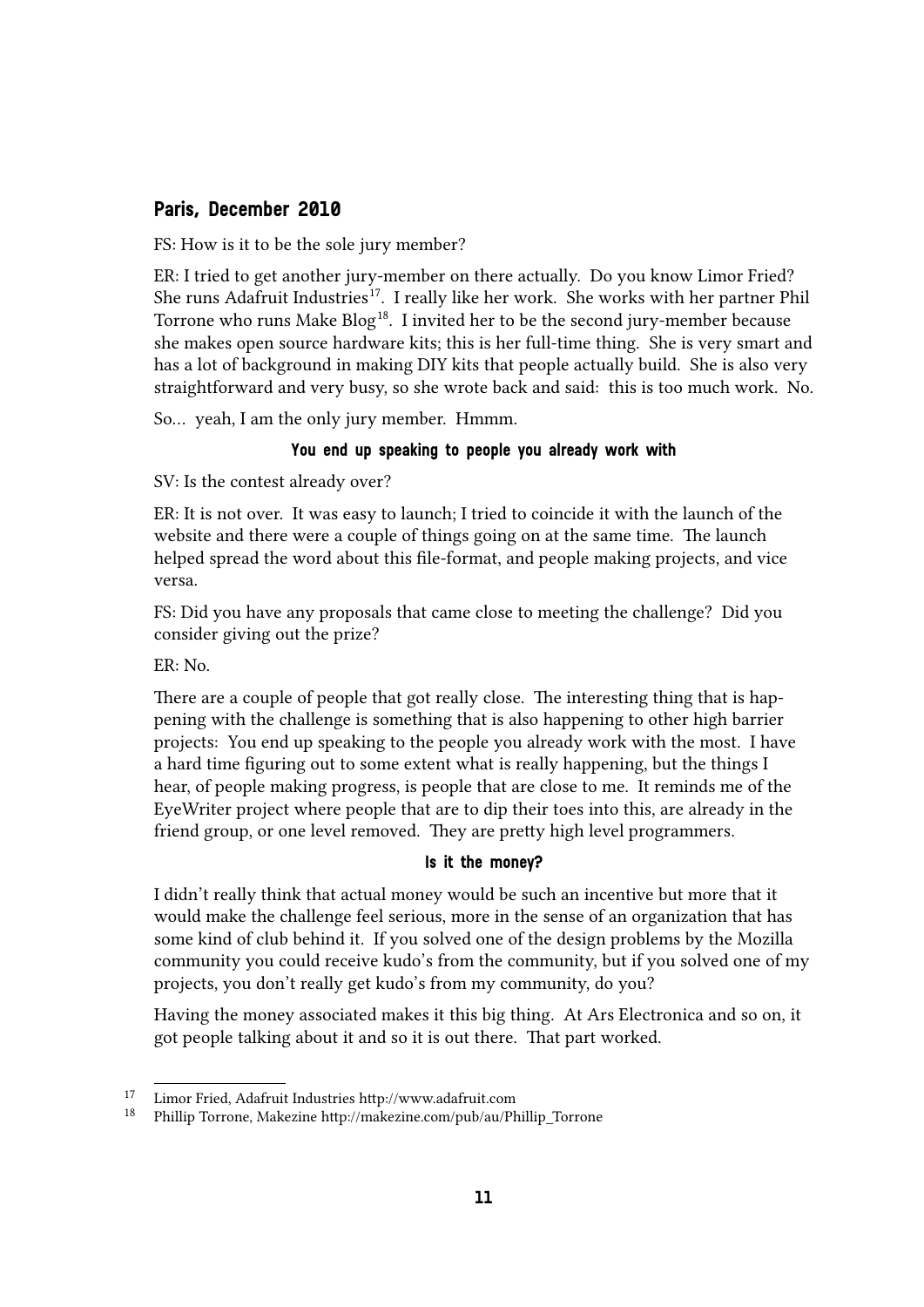Beyond that it has been a bit hard to keep the momentum. Friends and colleagues send me ideas and ask me to look at things, but people I don't know are hard to follow; I don't think they are publishing their progress. There is a hackerspace in Porto that has been working on it, so I see on their blog and Twitter that they are having meetings about this and are working on it.

FS: Don't you think having only one prize produces a kind of exclusivity? It seems logical not to publish your notes?

ER: Maybe. Kyle<sup>19</sup> has been thinking up ways to do it and I know he wanted to use an optical mouse, and then this a friend Michael<sup>20</sup> has been using sensors, and he ran into a software problem but had the hardware problem more or less solved. And then Kyle, a software expert, has been running into hardware problems and so I kind of introduced them to each other over e-mail so I don't know if they are working on it together.

FS: Would you consider splitting the prize?

ER: I don't care, but I don't know if the candidates would consider splitting the prize! I know Michael has already spent a lot of money because he has been buying Arduino's and other hardware. He wants to make a cheap version to solve the problem and then make another one that costs 150 euro on top of the price limitation to make it easier to use. He is spending a bunch of money so even if he wins, it is going to get him only out of the hole and he will not have much left.

# **Getting data from the wall or from the hand**

Actually, Golan<sup>21</sup> had an idea for an iPhone app that he wants to make but I am not sure it solves it.

FS: Why don't you think his app will solve it?

ER: He is really interested in making something where you do not need to meet with the graffiti-writer. His idea was that if you could take a photo of it on the wall, and then with your finger you guide it for how it was written. It has an algorithm for image processing and that combined with your best guess of how it was written would be backed out in motion data. But it is faked data.

FS: That it is really interesting!

ER: Yes it is and I would love it if he would make it but I am not going to let him win with it (laughs). I understand why he wants to do it; especially if you are not inside the graffiti community, your only experience is what you see on the wall and you don't know who these people are and it is going to be almost impossible to ever get

<sup>19</sup> Kyle McDonald http://kylemcdonald.net

<sup>&</sup>lt;sup>20</sup> Michael Auger http://lm4k.com

<sup>21</sup> Golan Levin http://www.flong.com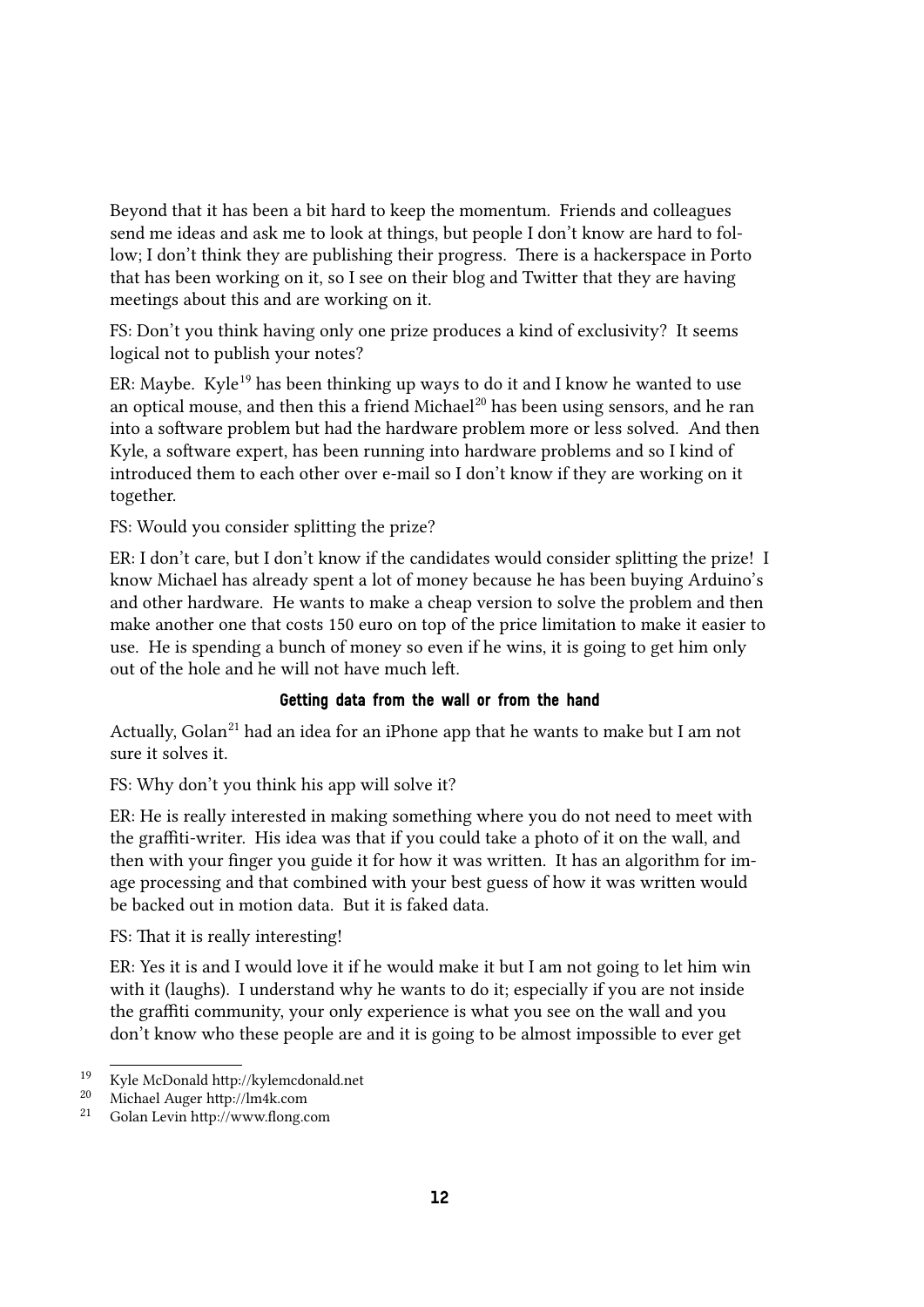data for those tags. If you don't have access to that community you are never going to get the tag of the person that you really want. I like the idea that he is thinking about getting some data from the wall as opposed to getting it from the hand.

FS: Learning by copying. Nowhere near solving the challenge, but interesting.

## **Competition and collaboration**

At OSP<sup>22</sup> we were discussing about the way designers are invited into Open Source Software by way of contest. Troy James Sobotka<sup>23</sup> got angry and wrote: 'We want to be part of this community, we don't want to compete for it'.

ER: With the EyeWriter project, we were thinking a lot about that; how to spur development. I think I would not have done a competition with the EyeWriter. Making it fun, that is what makes it happen. If it would be a really serious amount of money, with people scraping at each other, fighting each other …

For me, the fact that there is prize money makes something that is already ridiculous in itself even more funny. To have prize money for such a small community of people that are interested in coding and in graffiti. I'm not seriously thinking that we can spur development with this kind of money.

To use the EyeWriter as an example, we've had money infusions from awards mostly and we had to think about how we could use that money to get from point A to point B. That's also a project where we had very definable design goals of what we wanted to reach, especially between the first version and where we are now with the second version.

FS: How did that work?

ER: We are not talking about a ton of money here, 10 to 20.000 euro, and we tried to get as far as we could. We got almost no work done between the meetings in LA but if we flew in, it was OK to take a week out of our schedules and really hammer at it. We were trying to think how we could do the same thing for people that we wanted to work with and who we had met in conferences. So that is how we thought of spending that money.

<sup>&</sup>lt;sup>22</sup> OSP (Open Source Publishing) is a graphic design collective that uses only Free, Libre and Open Source Software. http://ospublish.constantvzw.org

<sup>&</sup>lt;sup>23</sup> 'The very notion of Libre / Free software holds cooperation and community with such high regard you would think that we would be visionary leaders regarding the means and methods we use to collaborate. We are not. We seem to suffer from a collision of unity with diversity. How can we more greatly create a world of legitimate discussion regarding art, design, aesthetic, music, and other such diverse fields when we are so stuck on how much more consistent a damn panel looks with tripe 22 pixel icons of a given flavour?' http://www.librescope.com/975/spec-work-and-contests-part-two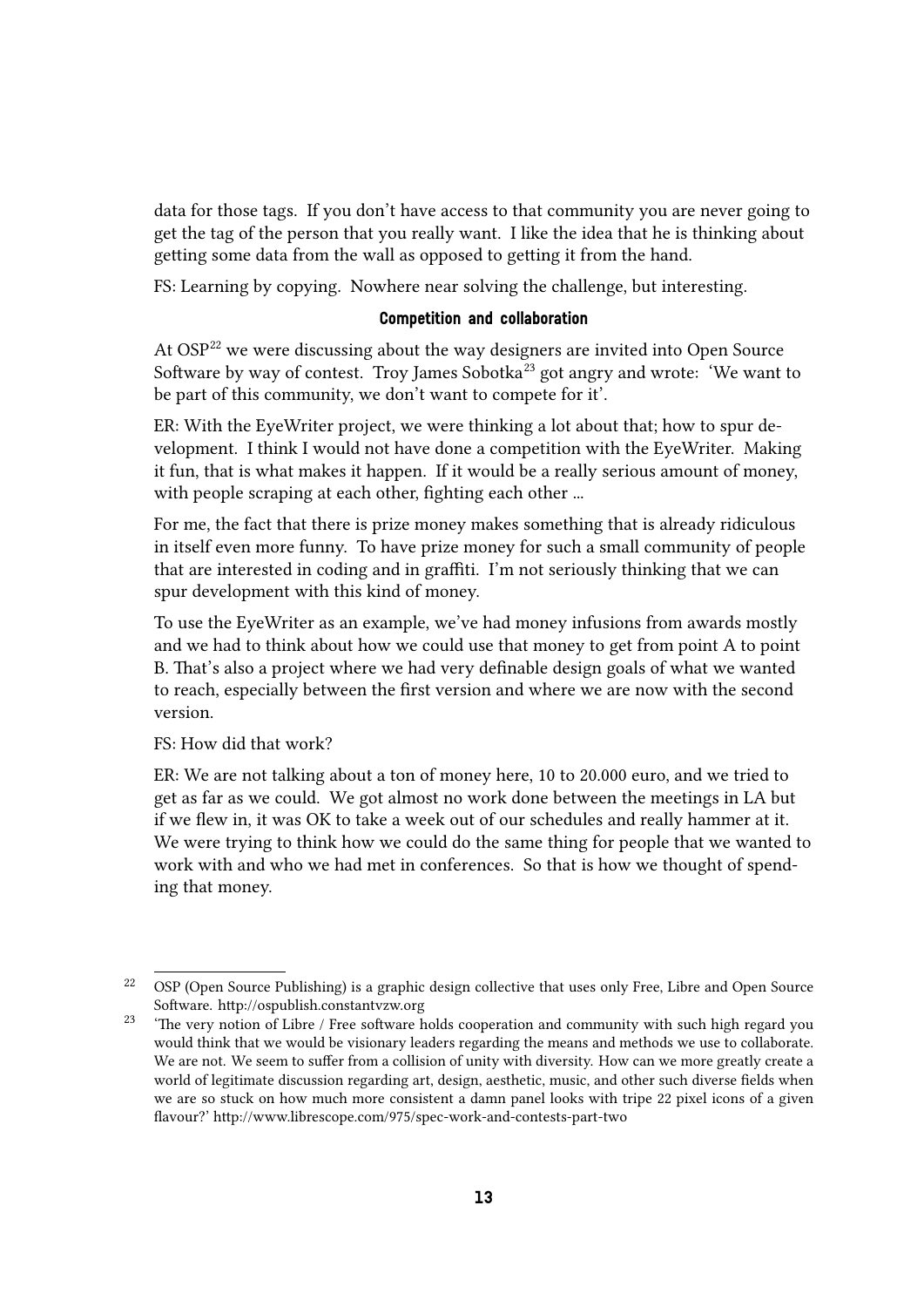The other way we use money in the EyeWriter project is that we buy people kits. We know a few people that are interested in hacking on it but they don't have the hardware. Not that they are so expensive, but Zach wants to buy twenty or thirty unpackaged kits and he has interns working with him in New York helping to build them. So we have these systems ready so as soon as someone wants to get hacking on it, we can mail them a working system that they can just plug in and they don't have to waste their time ordering all these parts from all these websites all over China. And when they are done, they just send it back.

FS: You talked about some things in the challenge that worked and some that didn't.

ER: I think the forum is the obvious thing that did not work. I have friends working on Open Frameworks, it is headed primarily by Zach and Theo. When you see that forum, it is very involved. It is a deep system, with many different libraries and lots of code flying around. GML is really not large enough.

I think what makes sense for this project is when I post news about the project, I see it ripple in Google Alerts. For people working on it, having a place where these things show up is already a lot. The biggest success is the project space, to see all the projects happening.

#### **Calibration**

FS: What happened on the site since we talked?

ER: A project I like, is  $kml2GML<sup>24</sup>$  for example. It is done by a friend from Tokyo. He was gathering GPS data riding his bike around various cities, and building up a font based on his path. I like projects like this, where someone takes a work that is already done and just writes an application to convert the data into another format. To see him riding his bike played back in GML was really nice. It is super low barrier to entry, he already did all the hard work. I like that there is now a system for piping very different kinds of data through GML.

FS: But it could also work the other way around?

ER: Yeah. This is maybe a tangent but depending on how someone solves the GML-challenge… I was discussing this with Mike (the person that is developing the sensor based version). He was thinking that if you would turn on his system, and leave it on for a whole night of graffiti writing, you would have the gestural data plus the gps data. You could make a GML-file that is tracking you down the street, and zoom in when you start making the tag. Also you would get much more information on 3D movement, like tilt and when the pen is picking up and going down. Right now all I am getting is a 2D view through video data. I am really keeping my fingers crossed. But he ran into trouble though.

<sup>24</sup> Yamaguchi Takahiro http://www.graffitimarkuplanguage.com/kml2GML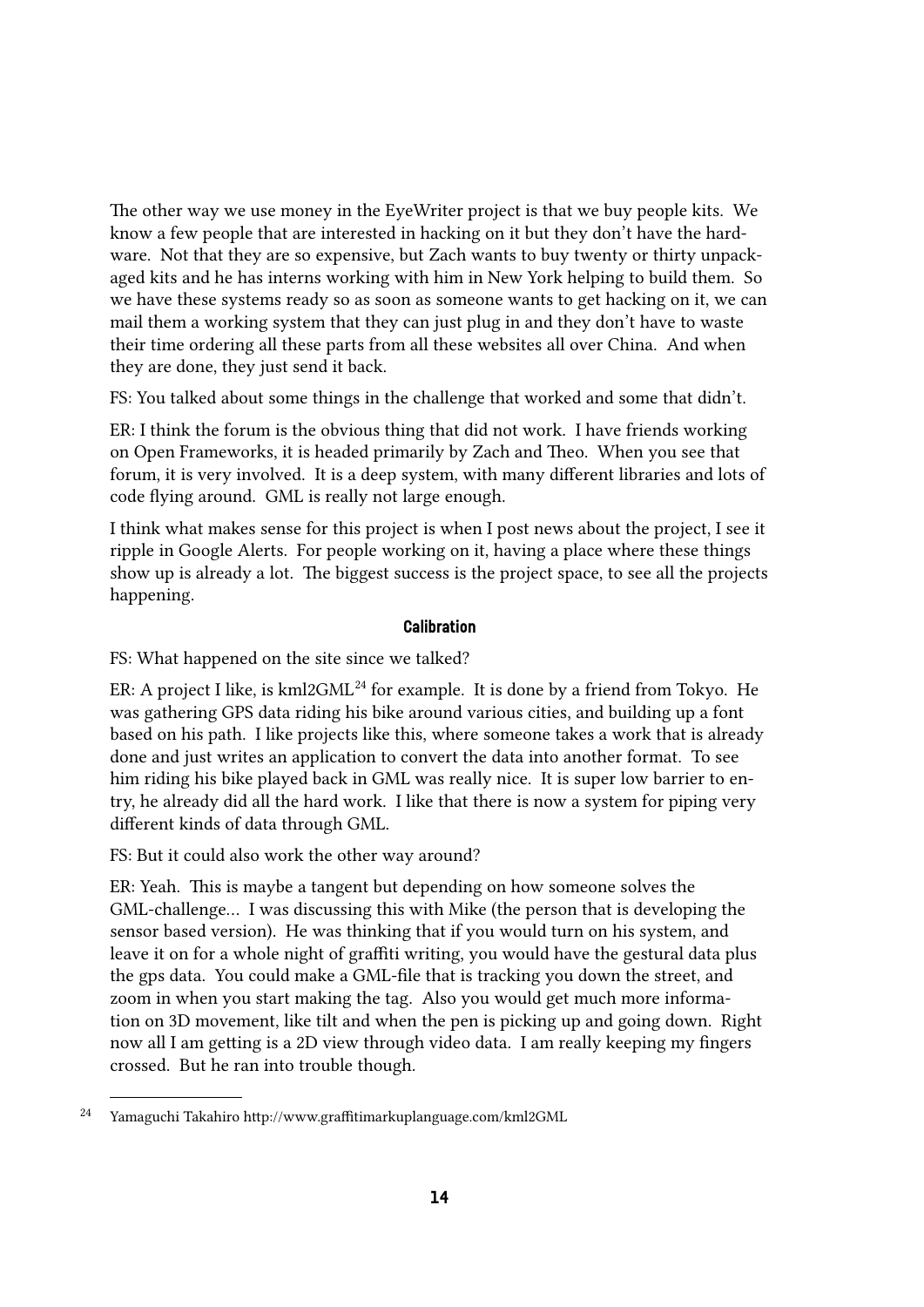# FS: Like what?

ER: I have my doubts about using these kind of sensors, because 'drift' is a problem. When you start using these sensors too long, it tends to move a little bit. I think he is working within a 0.25 inch margin of error right now, which is right on the edge. If you are recording someone doing a big piece, this is not going to ruin my day too much but if you record a little tag than it is a problem.

The other problem is that you need to orient the system before you start tagging. It needs to know what is up and down, you have to define your plane of access. I don't really understand this 100% but he thinks he can still fit it all within the ten second calibration requirement, he's thinking that each time you come to a wall, you tap once, you tap twice and tap a third time to define what plane you are writing on and that calibrates the 3D space. Once you have that calibration done, you can start writing. It is not as easy as attaching a motion sensor. The problem is hard.

FS: So you need to touch the wall before writing on it, feeling out the playing field before starting! It is like working on a tablet; to move from actual movement to instruction; navigation blends into the action of drawing itself.

ER: I like that!

SV: The guy using the iPhone did not use it as a sensor at all?

ER: Theo was interested in using the iPhone to record motion data in GML, but also to save the coordinates so you could try it into a Google Earth or something but he had trouble with the sensitivity of the sensor. Maybe it is better now but you needed to draw on a huge scale for one letter. You could not record anything small.

# **Capturing vs. projecting**

FS: But it could be nice if you could record with a device that is less conspicuous.

ER: I know. I have just been experimenting with mounting cameras on spray-cans. A tangent to GML, but related. It is not data, but video.

FS: What do you think is the difference between recording video, and recording data? You mentioned that you wanted to move away from documentation the image to capture movement. Video is somehow indirect data?

ER: Video is annoying in that it is computationally expensive. In Brazil<sup>25</sup> I have been using the laptop but the data is not very precise.

Kyle thinks he might be able to back out GML data from videos. This might solve the challenge, depending on how many cameras you need and how expensive they are. But so far I have not heard back from him. He said it needs three different cameras all looking at the wall. I mean: talk about computationally expensive! He likes

<sup>25</sup> Graffiti Analysis: Belo Horizonte, Brazil 2010 http://vimeo.com/16997642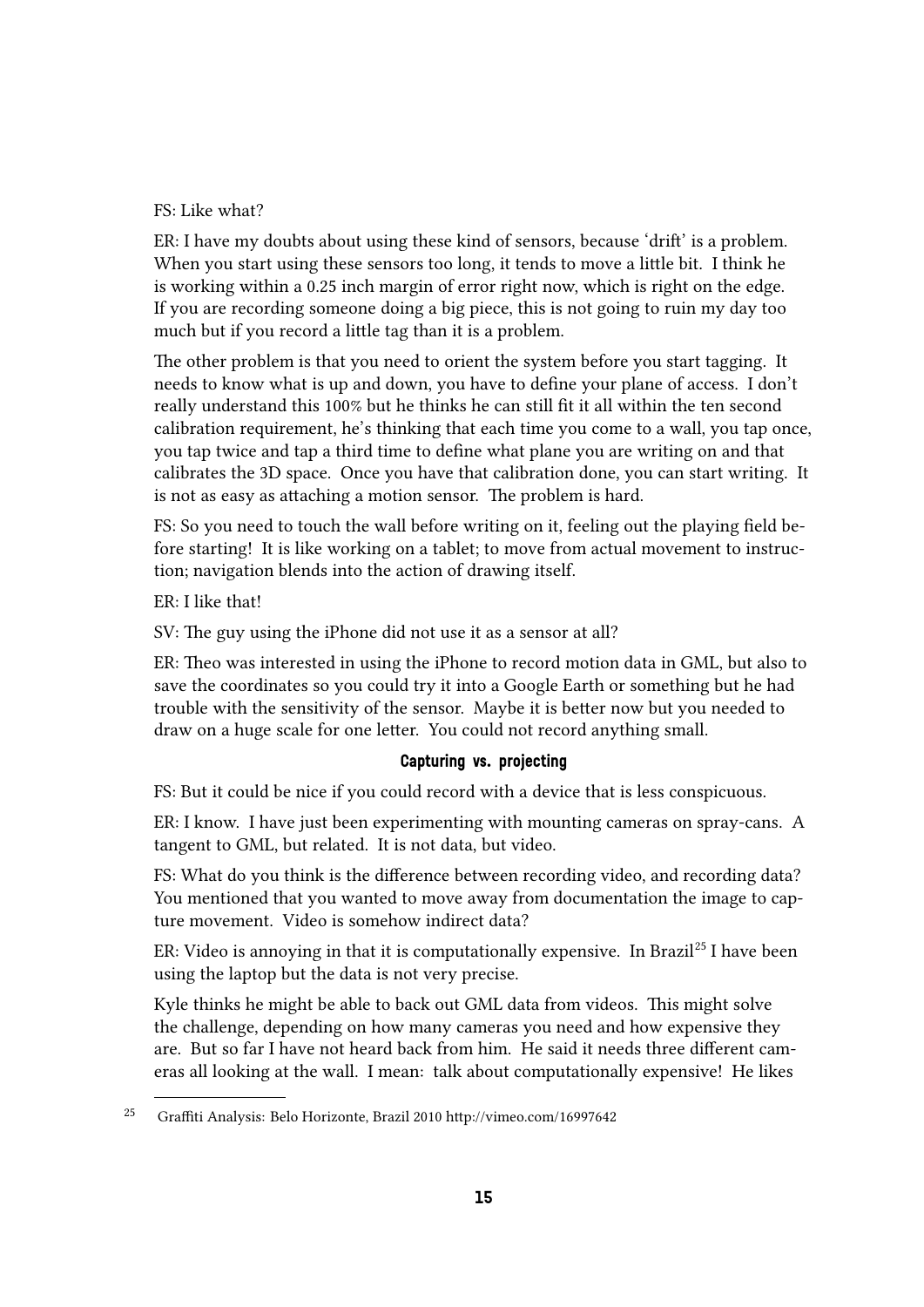video-processing, he knows some open source software that can look for similar things and knows how to relate them. To me it seems more difficult than it needs to be (laughs).

FS: It is both overcomplicated and beautiful, trying to reverse engineer movement from the image.

ER: I am getting more into video myself. I get more enjoyment from capturing the data than from the projections, like what most people associate with my work.

FS: Why is it so much more interesting to capture, rather than to project?

ER: In part because it stays new, I've been doing those projections for a while now and I know what happens at these events. For a while it was very new, we just did it with friends, to project on the Brooklyn bridge for example. Now it has turned into these events where everyone knows in advance, instead of just showing up at at a certain time ate a set corner. It has lost a lot of its magic and power.

Michele and I have done so many of these projections and we sort of know what to expect from it, what questions people will ask. When I meet with graffiti writers, that almost always feels new to me. When we went to Brazil, we intentionally tried to not project anything but to spend as much time as possible with writers. Going out with graffiti writers to me always feels right.

# **Documentation as an excuse to be taken along**

FS: Is the documentation an excuse to be taken along, or is the act of documenting itself interesting to you?

ER: To me documentation is interesting. I don't know where all of this is going right now, I am just trying to get the footage; I put these pieces together showing all this movement but I don't really know what the final project is. It is more about collecting data so I am interested in having video, audio and GML that can be synced up, and the sound from these microphones is something to do something with later. This is research for me. I like the idea of having all this data related to a 10 second gesture.

I am thinking that in the future we can do interesting things with it. I am even thinking about how the audio could be used as a signal to tell you what is drawing and what is not drawing. It is a really analog way of doing it, but in that way you don't need a button where you are getting true and false statements for what is drawing and what is not drawing; you can just tell by the sound:

tfffpt … tfffpt.

FS: You can hear the space, and also the surface.

ER: I got started doing this because I love graffiti and this is a way to get closer to it again. Like getting back out to the streets and having very personal relationships to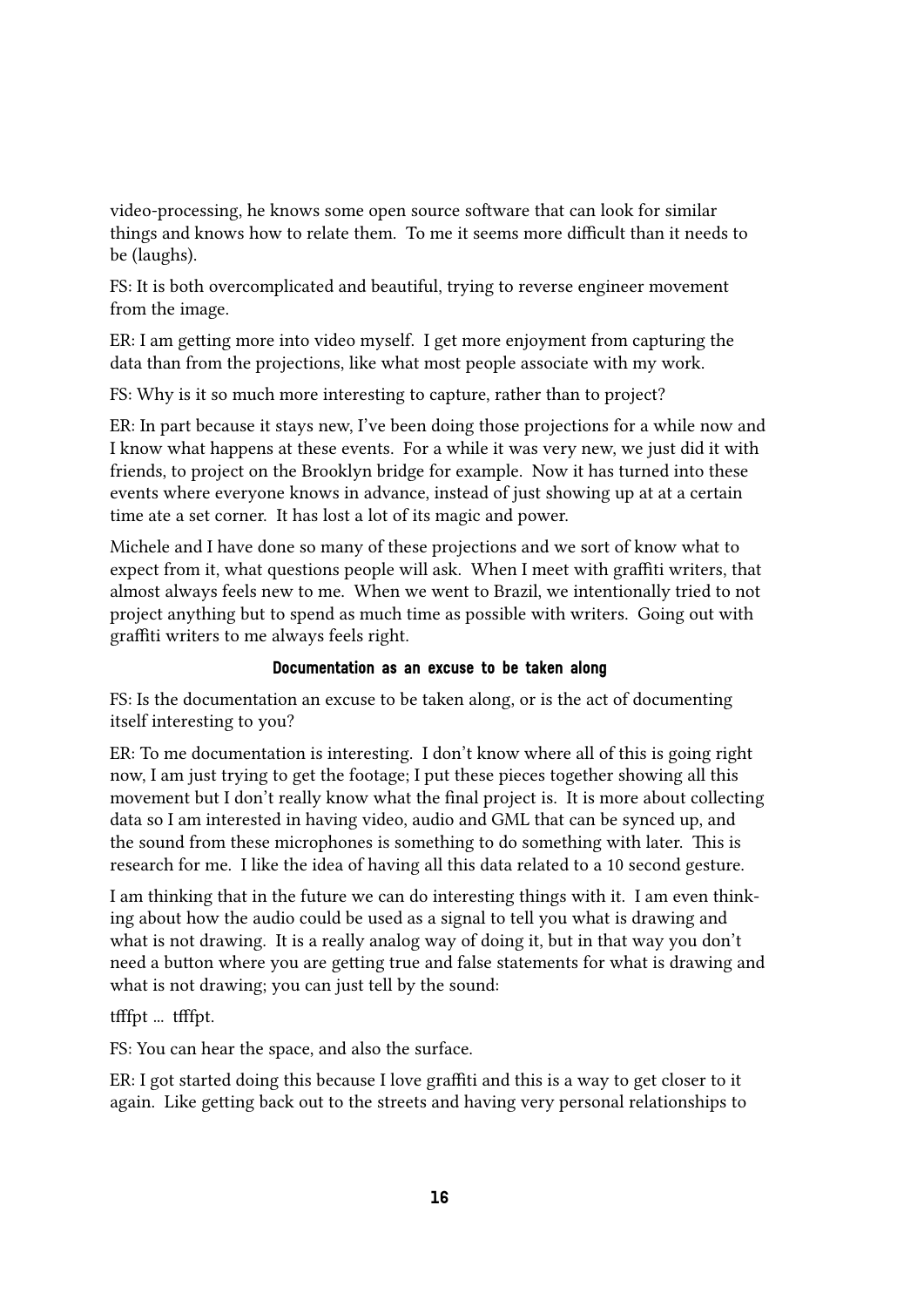the graffiti-writers and talking to them, and having them give feedback. I think that is how the whole challenge started. It didn't start because I was projecting, but because I was out on the street and testing the capture, having graffiti-writers nearby when it is happening. It feels like things are progressing that way.

#### **Capturing conversation**

FS: Are you thinking of other ways of capturing? You talk about capturing movement, but do you also archive other elements? Do you take notes, pictures? What happens to the conversations you are having?

ER: I have been missing out on that piece. It is a small amount of time we have, and I am already trying to get so much. I am setting up a camera that shoots straight video from a tripod, I am capturing from the laptop and I am also screen-casting the application, my head is spinning. One reason I screwed up this footage in the beginning is because with all these things going on I forget to turn on some things. Maybe someone will solve this challenge.

FS: Are you actually an embedded anthropologist?

ER: In the back of my head I am thinking this will become a longer documentary. I like to experiment with documentation, whether that is in code or with video. I do think that there is this interesting connection between documentation and graffiti and how these two things overlap. I am always thinking about documentation. The graffiti-writer that was in Vienna<sup>26</sup> showed me a video that was amazing. It was him and a friend going out on a sunny day at 15:30 in the afternoon with two head mounted cameras, bombing an entire train and you hear the birds singing and you only experience it by these two videos that are linked. There are interesting constraints: your hands are already full, you don't want peoples' faces on camera so the head-mounted cameras were smart. Unless you walk in front of a mirror (laughs).

FS: Is it related to the dream of 'self documenting code'?

ER: I like that. Even doing the challenge is in a way a reflection on this, how I am fighting to get GML back to the streets somehow, it has a natural tendency to get closer to the browser, to the screen, and my job is to get it back to the street. It is so sexy and fun and flashy and that is important too. My job is to keep the graffiti influence on it as large as the other part.

#### **Was using an XML-like structure a bad idea?**

FS: Is any of this reflected in the standard itself?

ER: I haven't looked at the standard for a while now.

<sup>26</sup> momo3010 http://momo1030.com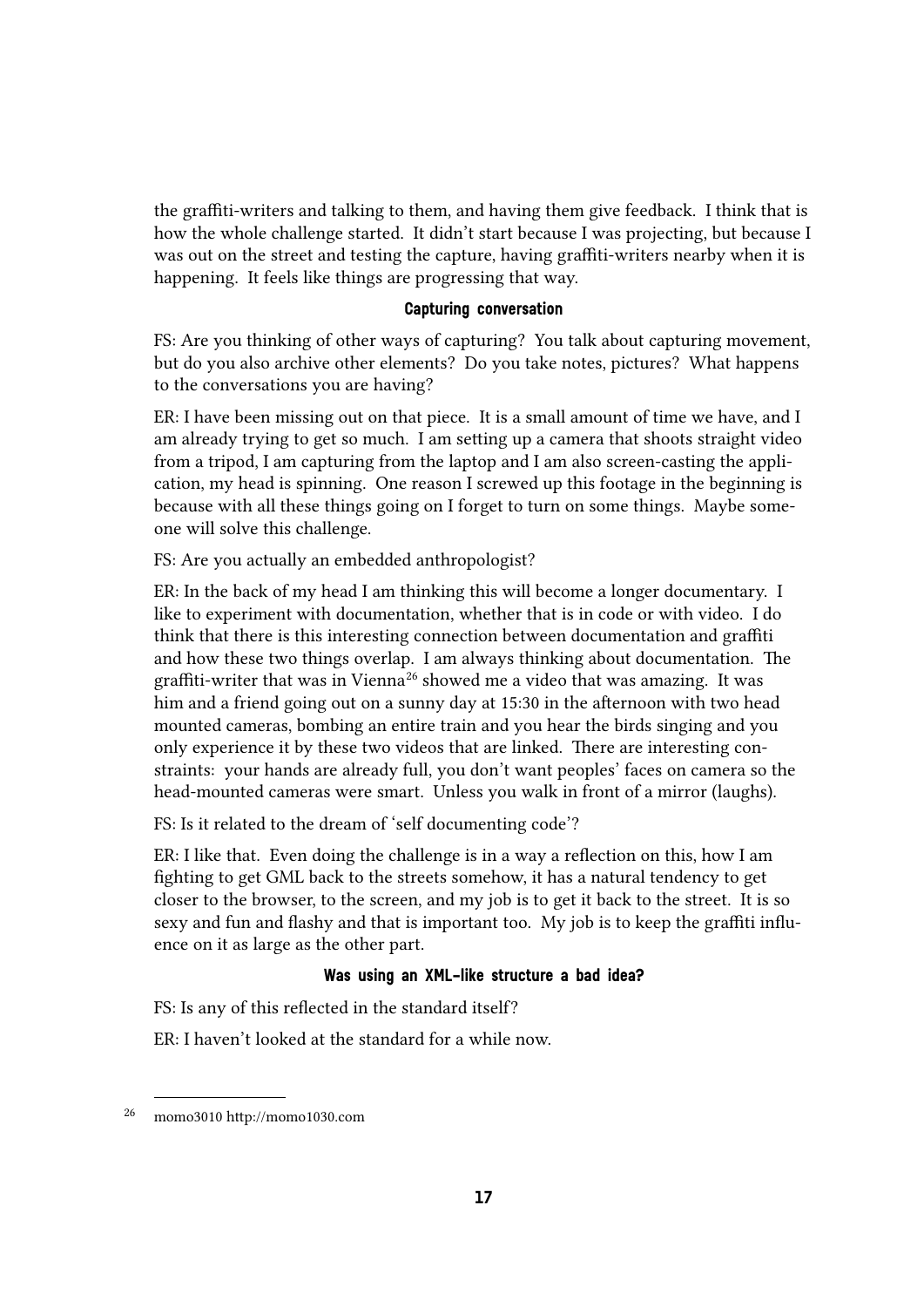FS: I was thinking again about live coding and notation. Simon Yuill<sup>27</sup> describes notation as a shared space that allows collaboration but also defines the end of a collaboration.

ER: Maybe using an XML-like structure was a bad idea? Maybe if I had started with a less code-based set of rules? If the files were raw video, it would encourage people to go outside more often? By picking XML I am defining where the thing heads in a way. I think I am OK in the role of fighting that tendency. It is not just a problem in GML but with a lot of work I have been doing with graffiti and technology and even way back with Graffiti Analysis, before GRL (Graffiti Research Lab), the idea was always to keep the research very close to the people doing graffiti. I was intentionally working with people bombing a lot and not with graffiti celebrities. I wanted to work with who's tag was on my mailbox, who's tag do I see a million times when I walk down the street. Since then a lot has happened, like with more popular projects such as L.A.S.E.R. Tag, and it goes almost always further away from graffiti. Maybe that is a function of technology. Technology, or the way it is now, will always drift towards entertainment uses, commercial uses.

FS: Do you think a standard can be subversive? You chose XML because it is accessible to amateur programmers. But it is also a very formal standard, and so the interface between graffiti-writers and hackers is written in the language of bureaucracy.

ER: (laughs) I thought that there was something funny with that. People that know XML and the web, they get the joke that something so rigid and standardized is connected to writing your name on the wall. But to be honest, it was really just a pragmatic choice.

SV: It reminds me of an interview<sup>28</sup> with Francois Chastanet who wrote a book<sup>29</sup> about tagging in Los Angeles. He explains that the Gothic lettering is inspired by administrative papers!

# **Hacking the standard**

FS: I am wondering whether you're thinking about the standard itself as a space for hacking?

ER: Graffiti is somehow coded in-itself. Do you mean it would be interesting to think how GML could be coded in a way for graffiti-writers, not for coders?

There would be more space for that when more people start to program at a younger age? When it is more common knowledge. If I would start to do that now, I would quickly lose my small user-base. I love that idea though; the way XML is programmed

<sup>&</sup>lt;sup>27</sup> Simon Yuill. All problems of notation will be solved by the masses. Mute Magazine, 2008

<sup>28</sup> Interview with Francois Chastanet http://www.youtube.com/watch?v=ayPcaGVKJHg<br>29 Epanopis Chastanet Chalo writing: Lating gang graffiti in Las Angeles, Deluwant, 20

<sup>29</sup> Francois Chastanet, Cholo writing: Latino gang graffiti in Los Angeles. Dokument, 2009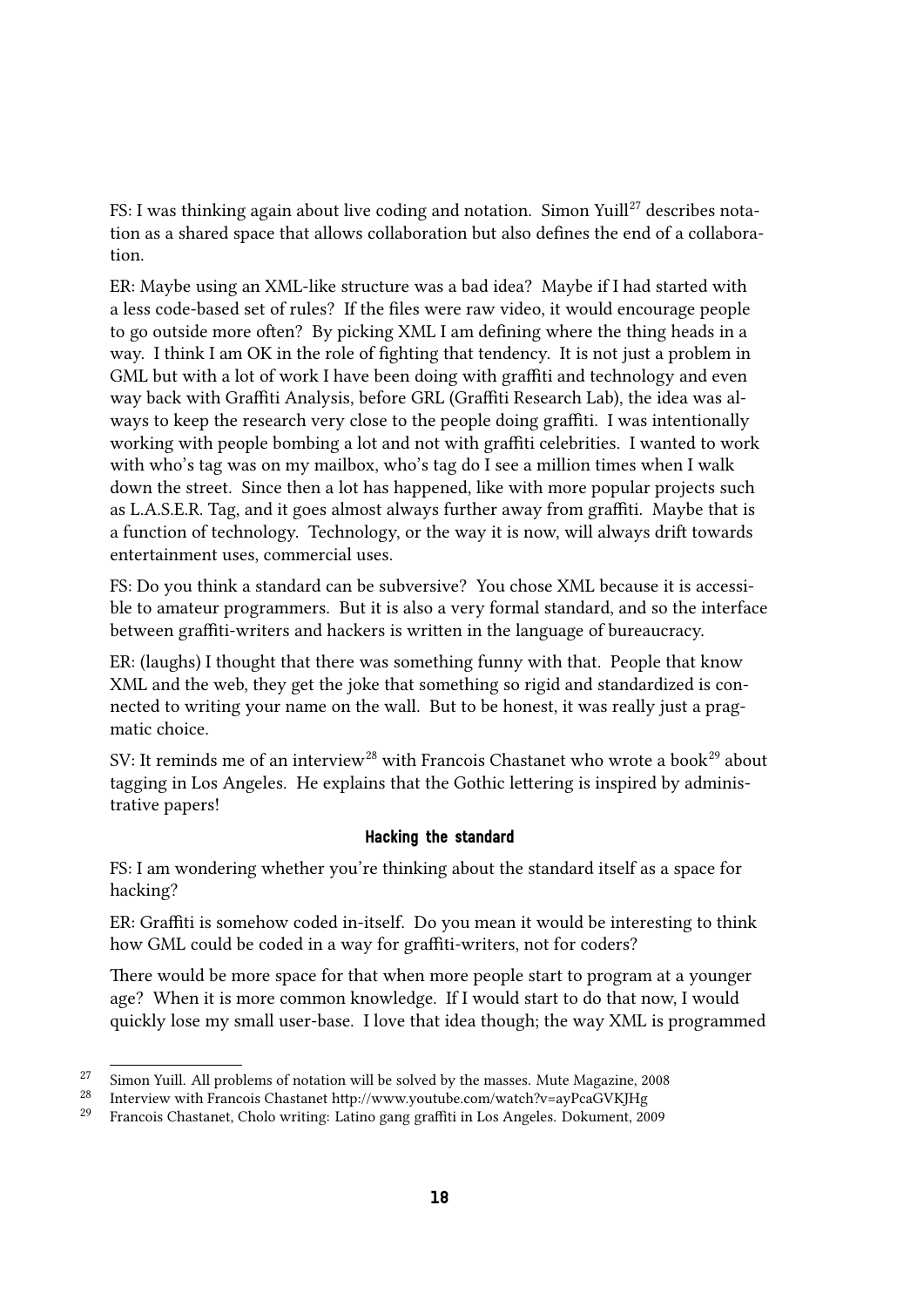fits very much to the way you program for the web. But what if it was playing more with language, starting from graffiti which is very coded?

# **How to visualize motion in print**

ER: When I was in college, I was always thinking about how to visualize motion in print. I was looking for ways people had developed languages for different ways of writing.

SV: Maybe you could look at the Chinese methods for teaching writing, because the order of the strokes is really important. If you make the stroke from bottom to top, and not from top to bottom, it is wrong.

ER: A friend in Hong Kong, MC Yan, loves the Graffiti Analysis project because it shows the order in which he is writing and he likes to play with that. So he writes words in different order than people are used to and so it changes the meaning. People can not only watch the final result, but also the order which is an interesting part of the writing process. The brush, the angle, direction: depicting motion!

In the beginning of the Graffiti Analysis Research project I was very against projection, because I felt that was totally against the idea of graffiti. I was presenting all of these print ideas and the output would be pasted back into the city because I was against making an impermanent representation of the data. In the end Zach said, you are just fighting this because you have a motion project and you want to project motion and then I said alright, I'll do a test. And the tests were so exciting that I felt OK with it.

# **Drawing with computers**

FS: In what way does GML bridge the gap between digital drawing and hand writing? Could you see a sort of computer-aided graffiti? Could you see computation enter graffiti?

ER: Yeah. When you are in a controlled environment, in a studio, it is easy but the outdoors part always trips me up. That is why the design constraints get interesting, playing in real time with what someone is writing. I think graffiti-writers would be into that too. How to develop a style that is unique enough to stand out in an existing canon is already hard enough. This could give someone an edge.

# **The next challenge**

ER: I think the next challenge I'd like to run is about recreating the data outside. I've been thinking about these helicopters with embedded wireless camera's, have you seen them? The obvious thing to me would be uploading a GML-file to one of these helicopters that is dripping paint on a rooftop. Scale is so important, so going bigger is always going to be better.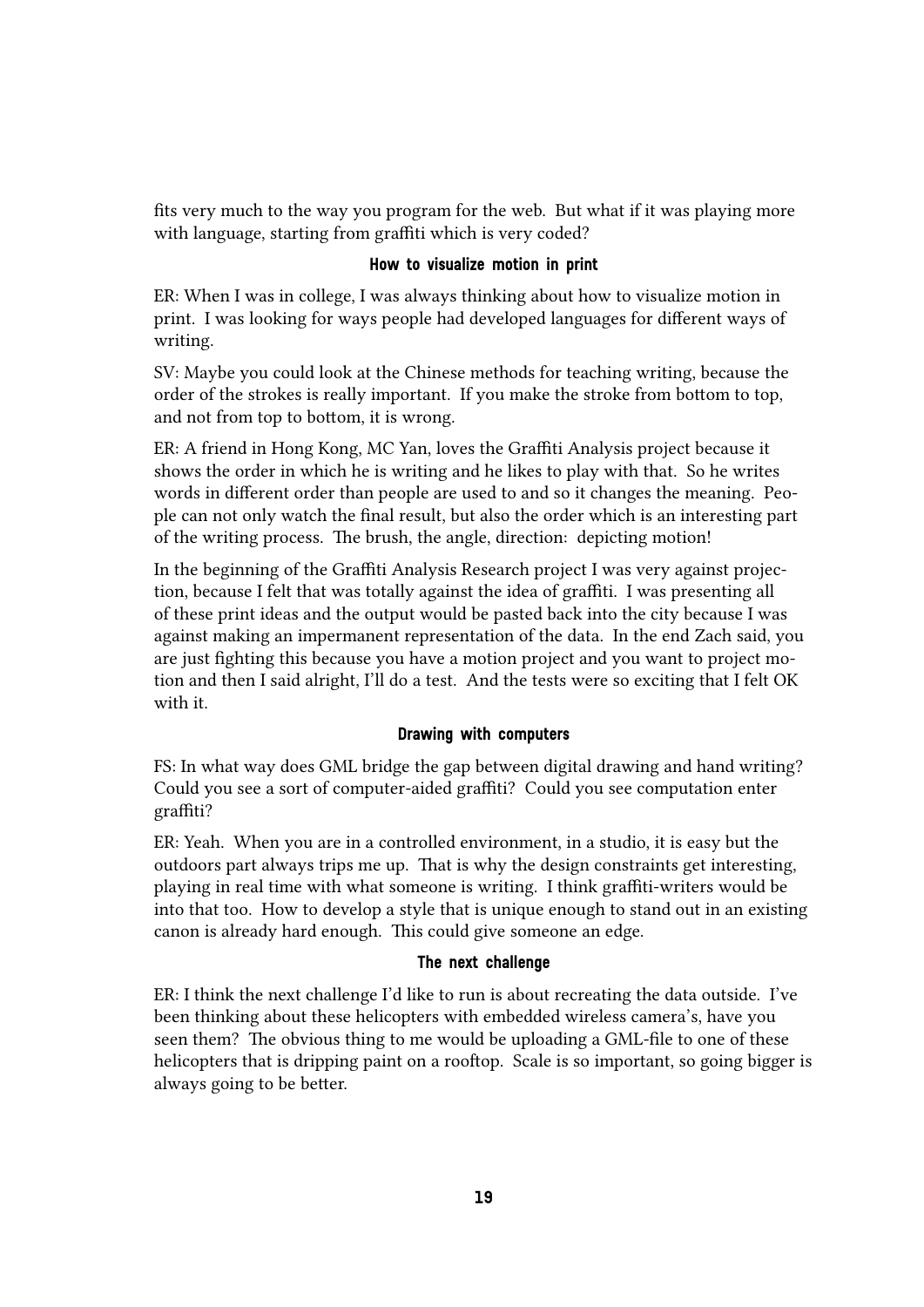Gigantic rooftop tags could be a way to tie it back to the city, give it a reason? I am thinking of ways to get an edge back to the project. The GML-challenge is already a step into that direction; it is not about the prettiest screensaver. To ask people to design something that is tying back to what graffiti is, which is in a way a crime.

I think fixing the data capture is the right place to start, the next one could be about making marks in the city. Like: the first person to recreate this GML-tag on the roof of this building, that would be fun. The first person that could put this 'Hello World' tag onto the Brooklyn bridge and get a photo of it gets the prize. That would get us back to the question of how we leave marks on the surface of the city.

# **That is how my hand moved**

FS: When you capture data of an individual writer in a certain standard, it ends up as typography?

ER: That's another trend that happens when designers look at graffiti, and I've fallen into this too sometimes, you want to be able to make fonts out of it. People have done this actually; there's a project in New York where they met with pretty influential graffiti writers and asked them to write in boxes, the whole alphabet, and I think there's something interesting there.

The alphabet that you saw the robot write was drawn by TEMPT with the EyeWriter and what he did was a little bit smarter than other attempts by graffiti writers to make fonts. He intentionally picked a specific style, the Cholo style, and the format is very tall, vertically oriented, angled. That style is less about letter connections and pen-flow. What graffiti has developed into, and especially tags, is very much about how it is written and the order of the letters. When TEMPT picked this style he made a smart decision that a lot of people miss when you make a font, you miss all the motions and the connections.

SV: What if a programmer could put this data in a font, and generate alternating connections?

ER: That kind of stuff is interesting. It would help graffiti-writers to design tags maybe?

To get my feet wet, I designed a tag once, and it was so not-fun to write! I was thinking about a tag that would look different and that would fit into corners, I was interested in designing something that wasn't curved; that would fit the angles of the city, hard edges. So I had forgotten all my research about drafting and writing. I think I stopped writing in part because the tag I picked wasn't fun o write. For a font to work like writing, it is not just about possible connections between lines. You'd need another level in the algorithm, the way the hand likes to move.

FS: It would be a good algorithm to dream up. It was beautiful to see a robot write TEMPT's letters by the way.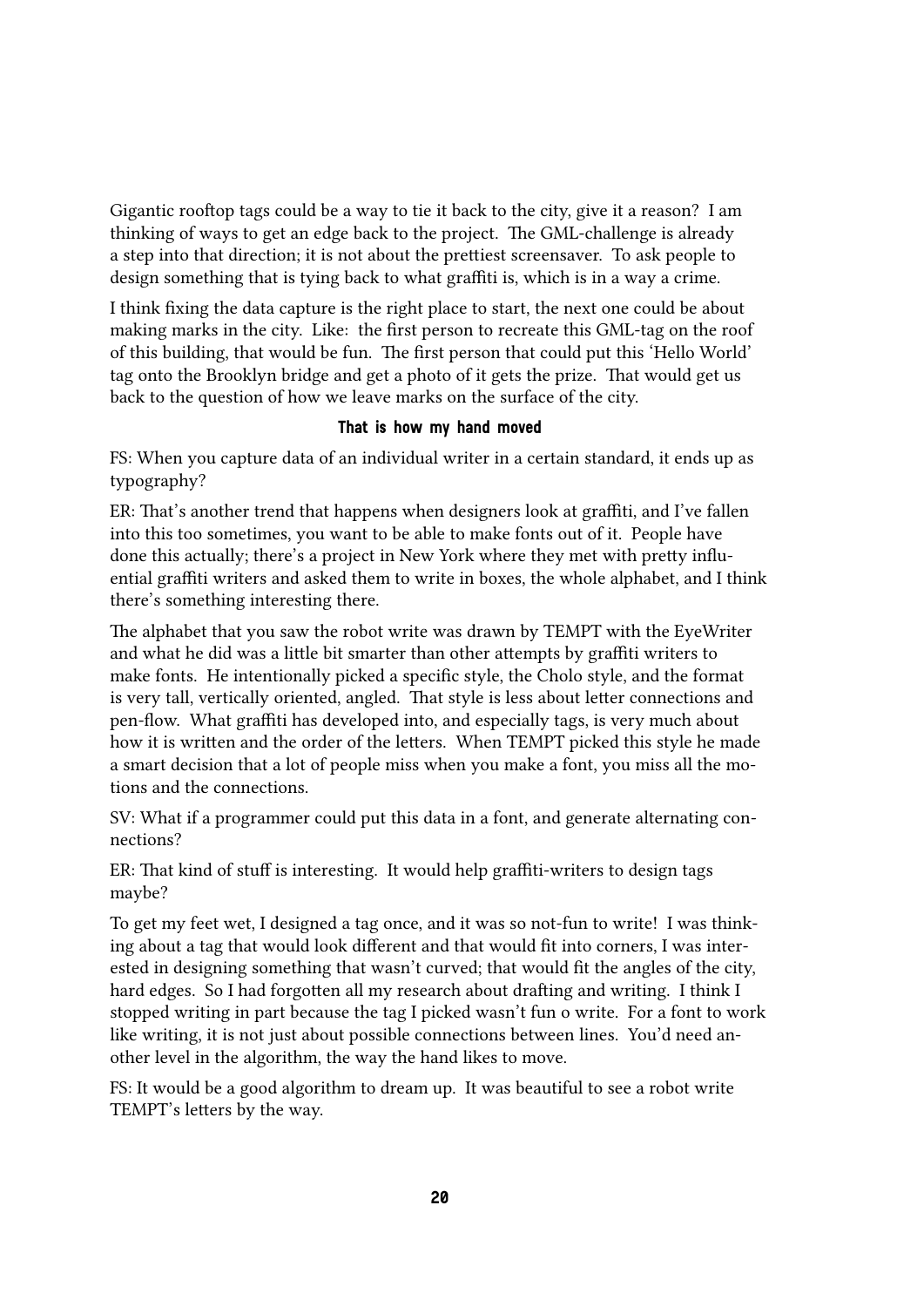ER: When TEMPT saw the robot writing for the first time, his reaction was all about the order of how the letters were constructed. The order is I think defined by the way he dropped the points in with the EyeWriter software. When he was writing with his eyes, he ended up writing in the same way as he would have written with his hands. When he saw the video with the robot, it freaked him out because he was like: 'That's how my hand moved when I did that tag!'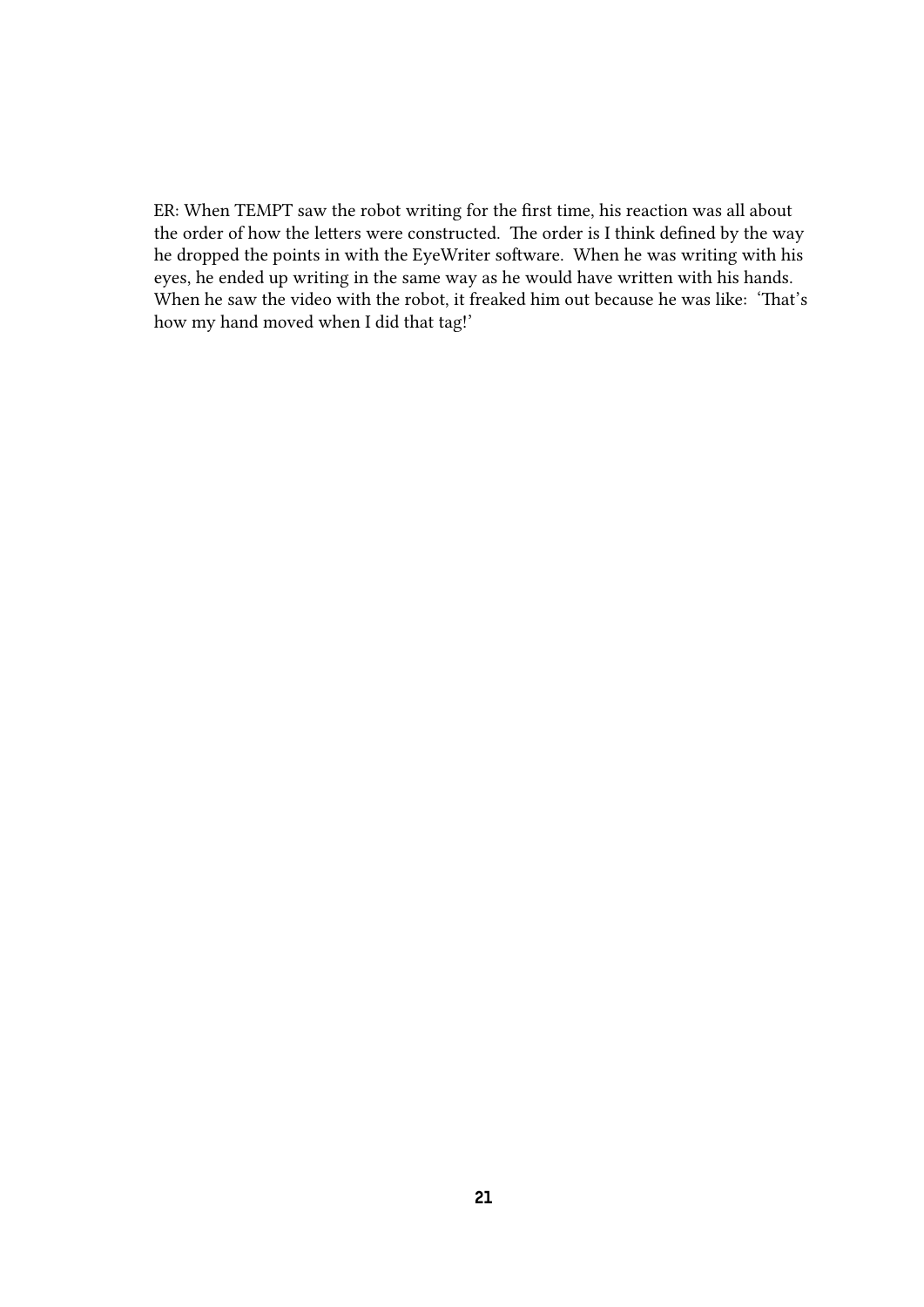# **The Graffiti Markup Field Recorder challenge**

*An easily reproducible DIY device that can unobtrusively record graffiti motion data during a graffiti writer's normal practice in the city.*<sup>30</sup>

**Project Description and Design Requirements:**

The GML Field Recorder Challenge is a DIY hardware and software solution for unobtrusively recording graffiti motion data during a graffiti writer's normal practice in the city. The winning project will be an easy to follow instruction set that can be reproduced by graffiti writers and amateur technologists. The goal is to create a device that will document a night of graffiti bombing into an easily retrievable series of Graffiti Markup Language (.gml) files while not interfering with the normal process of writing graffiti. The solution should be easy to produce, lightweight, cheap, secure, and require little to no setup and calibration. The winning design solution will include the following requirements listed below:

• Material costs for the field device must not exceed 300 euros.

ER: 300 euros even felt expensive to me. How can this be a tool that is really accessible? If it goes over a certain price point, it is not the kind of thing that people can afford to make. It is a very small community, a lot of the people that are going to have enough interest to build this are not going to have a background in engineering, and are probably not even a part of the 'maker' scene that we know. The audience here might not be people that are hanging out on Instructables. I wanted to make sure that the price point meant that people could comfortably take a gamble to make something for the first time. But I also did not want to make it so small that the design would be impossible.

• Computers and equipment outside of the 300 euros can be used for non-field activities (such as downloading and manipulating data captured in-field), but at the time of capture a graffiti writer should have no more than 300 euros worth of equipment on him or herself.

ER: I was trying to think of how the challenge could be gamed… I did not want to get into a situation where we were getting stressed out because some smart hacker found a hole in the brief, and bought a next generation iPhone that somehow just worked.

<sup>30</sup> GML-recorder challenge as published on: http://www.graffitimarkuplanguage.com/challenges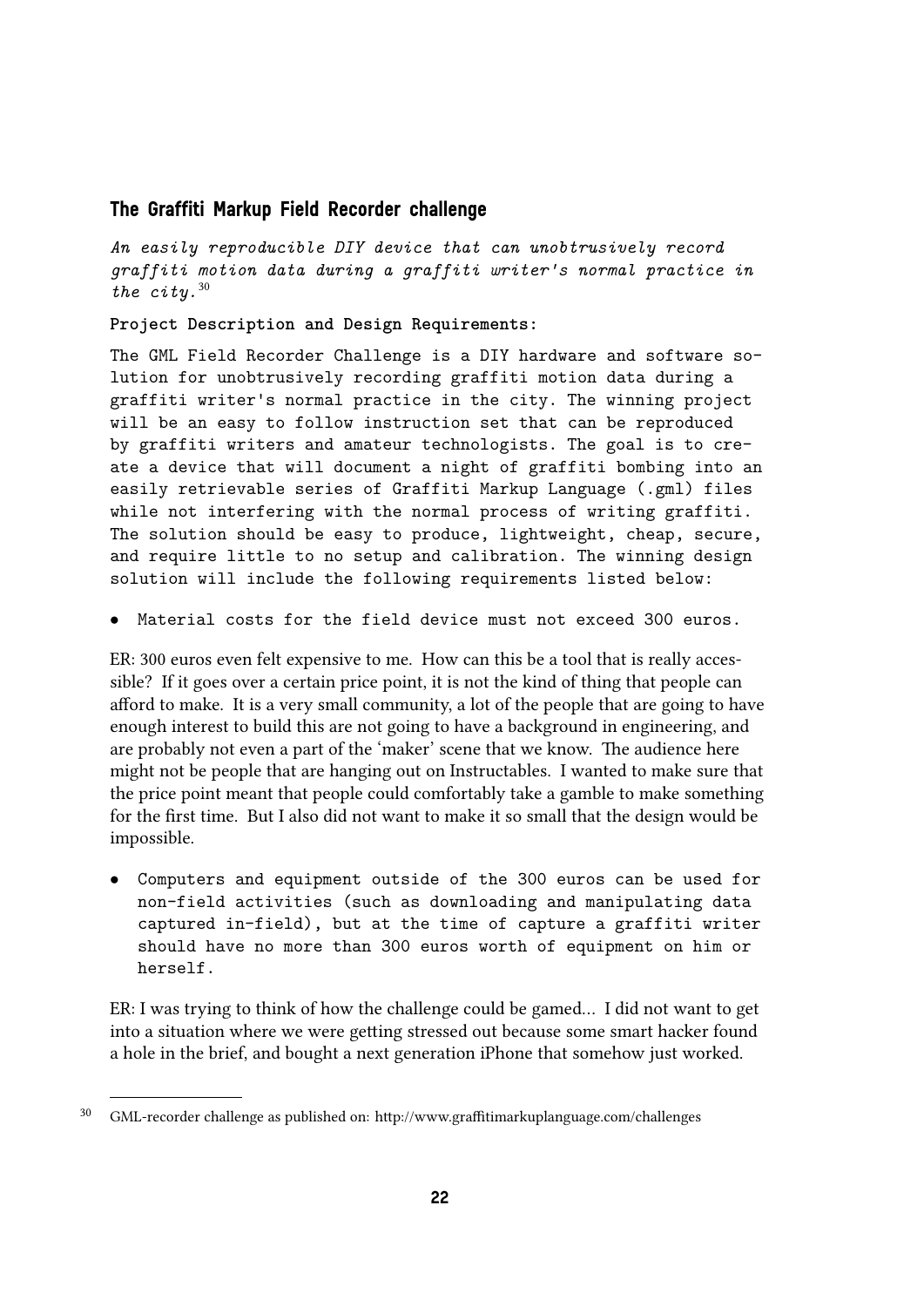I didn't want to force people to buy expensive equipment. This line was more about covering our own ass.

The graffiti writer must be able to activate the recording function alone (i.e., without assistance from anyone else).

FS: Are you going to be out of work soon?

ER: Thinking selfishly, I screw up on documentation a lot because I have too many hats. When I'm going out doing this, I am carrying a laptop, a calibration set up, I also have one video-camera on me that is just documenting, I have another one on a tripod, and I am usually screen capturing the software as it processes the video-footage because it tells another story. I screw up because I forget to hit stop or record. If the data-capture just works, I can go have fun getting good video-footage.

FS: What if it had to be operated by more than one person? It is nice how the documentation now turns the act of writing into a performance-for-one.

ER: If you record alone, the data becomes more interesting and mysterious, right? I mean, no one else has seen it. Something captured very privately, than gets potentially shared publicly and turned into things that are very different. I also thought: you don't want to be dependent on someone else. It is a lot to ask, especially if you are doing something illegal.

• Any setup and/or calibration should be limited to 10 seconds or less.

ER: This came out of me dealing with the current system. It feels wrong that it takes ten to fifteen minutes to get it running. Graffiti is not meant to be that way. This speaks to the problem of the documentation infringing on the writing process, which ideally wouldn't happen. The longer the set-up takes, the more it is going to influence the actual writing. It is supposed to be a fly on the wall.

FS: Does it scale? Does a larger piece allow longer callibration -time?

ER: That's true. But I think this challenge is really about recording tags.

• All hardware should be able to be easily concealed within a coat with large pockets.

ER: A hack to get around that would have been to design a jacket with ten gallon pockets!

I put it there again, to make the device not be intrusive. A big part of graffiti writing is about gaining entry and you limit where you can go depending on how much equipment you have. How bulky it is, what walls you can get up, what holes you can get through.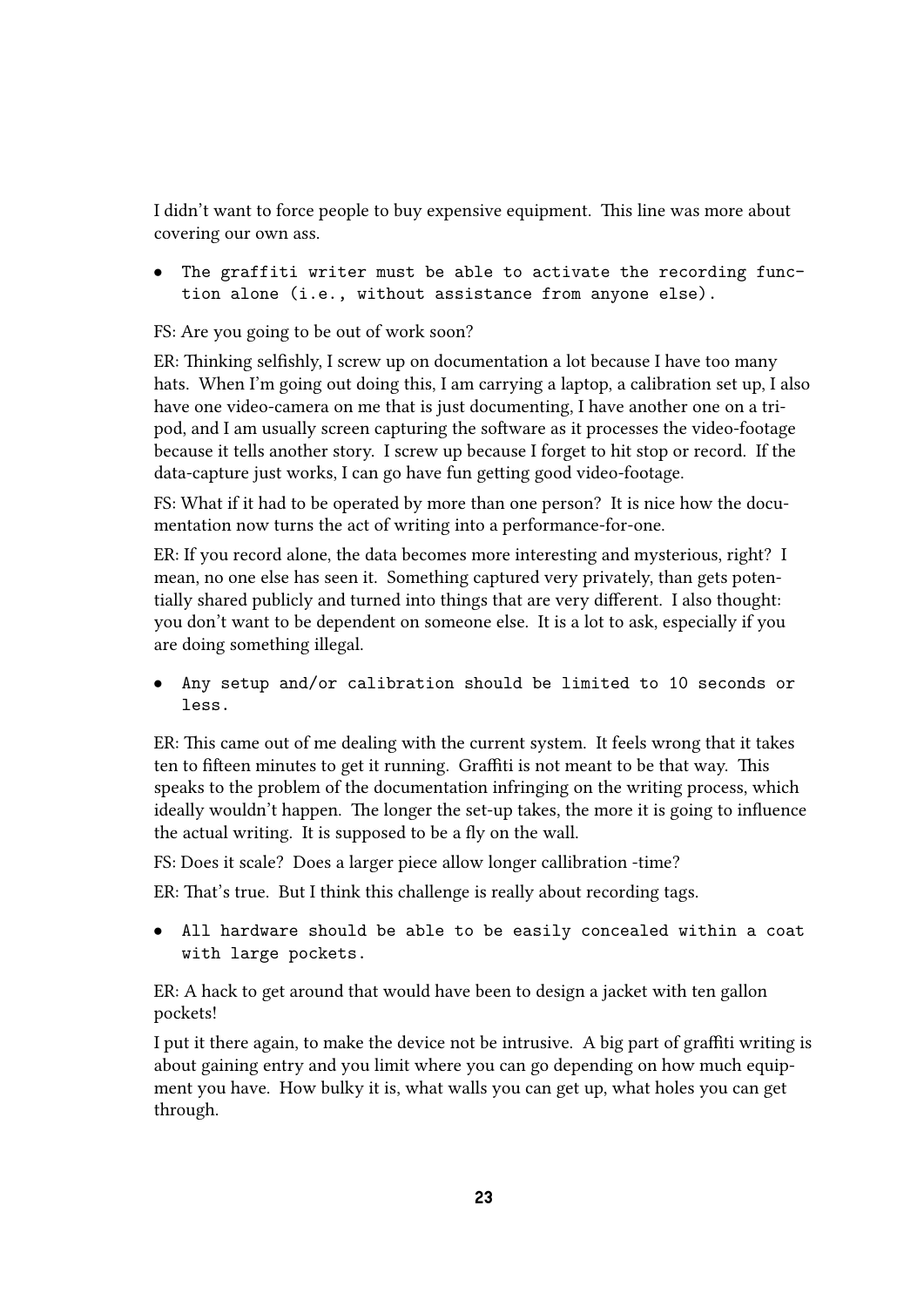• The winning solution should be discrete and not draw any added attention to the act of graffiti writing.

ER: It's part of the same issue, but this one also came out from me going out and trying to capture with a system where it requires you to attach a flashlight to a graffiti-implement. I didn't want anyone solving the problem and then, Step one is: 'Attach a police siren to a spray-paint can'.

The resulting solution should be able to record at least 10 unique .gml tags of approximately 10 seconds each in length in one session without the need for connecting to or using additional equipment.

ER: I wasn't thinking this was going to be an issue in terms of memory-storage, but maybe in terms of memory management. I did not want the graffiti-writer to behave as if he was on vacation with a camera that could take only three photos. I wanted to make sure they were not making decisions on what they were writing based and how much memory they had.

• All data recorded using the field recorder should be saved in a secure and non-incriminating fashion.

ER: (laughs) If I had to do that one again, I would have put that in Bonus category actually. That's a difficult question to ask. What does secure mean? It seems a bit unfair, because it doesn't fit in to the way graffiti is currently documented. There's not a lot of graffiti-writers that currently are shooting encrypted photo's and video's, right?

But whatever bizarre format comes out from the sensor will help. I don't think that the NYPD will have time or make the effort to parse it. They'd just have a file with a bunch of numbers. Time stamped GPS-coordinates would be more dangerous.

FS: What would count as proof?

ER: In most cases it is hard to convict someone on the basis of a photo of a tag that you would tie to another tag. For good reasons, because if it is a crew name for example, all of a sudden you are pinning one tag on a person that could have been written by twenty people. This came up in a trial in DC when an artist named BORF got arrested. He had written his name everywhere, completely crushed DC and his trial was a big deal. This issue came up and they argued that BORF was a collective, not an individual. Who knows if that's true, there were a lot of people around him, but how do you really know?

FS: GML could help balance the load?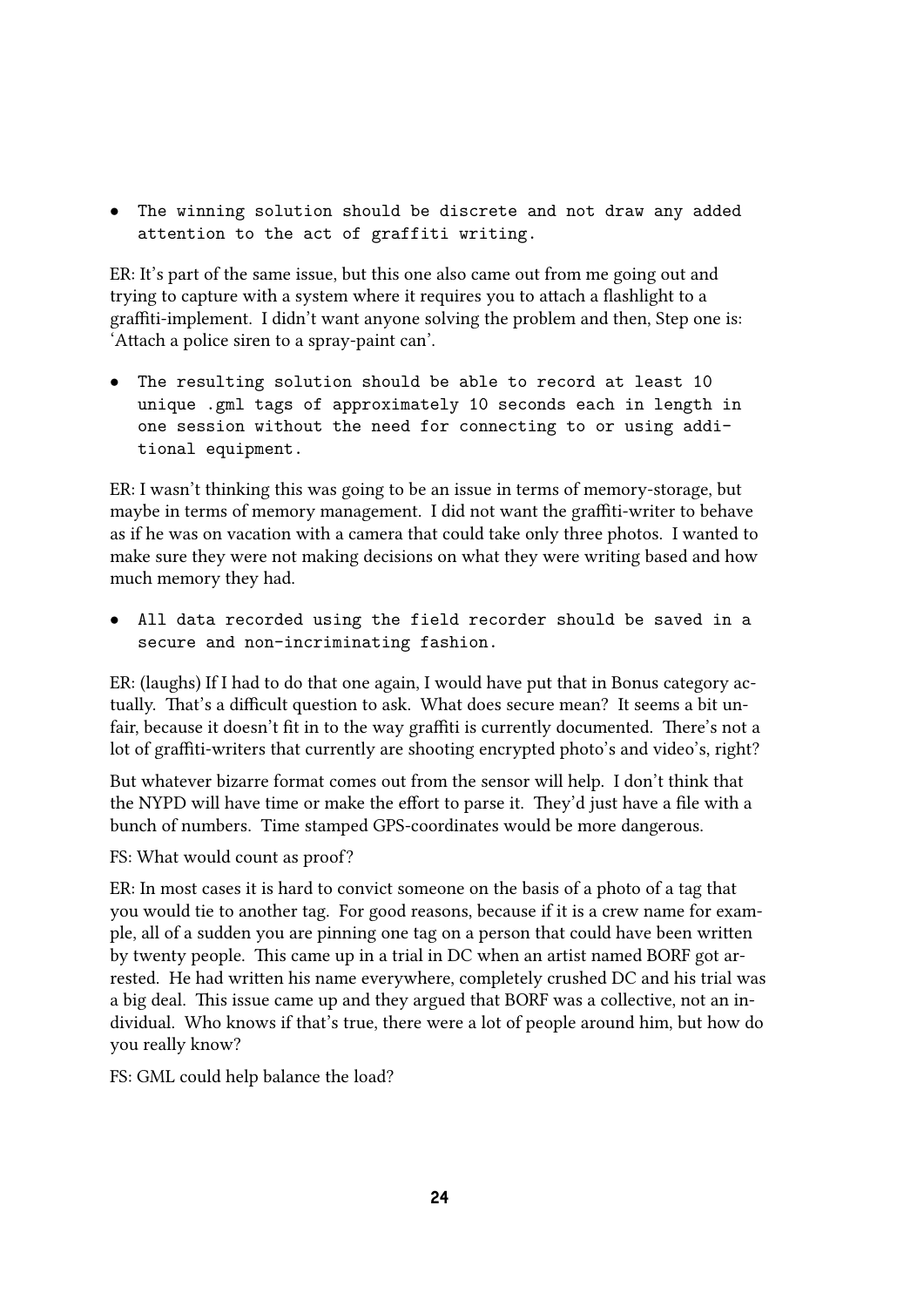ER: You mean it would not be just the image of a tag but more like signing at the bank?

FS: I mean that if you copy and distribute your data, the chance is small that you can link it to an individual.

The winning design will have some protection in the event that the device falls into the wrong hands.

ER: This again should probably have been a bonus item. Wouldn't it be awesome if you could go home and log in and flip a one to a zero and the evidence goes up in smoke?

One graffiti writer friend told me: 'If the police comes, just smash the camera as hard as you can!' It's a silly idea, but it shows that they are thinking about it.

FS: Edible SD cards?

ER: That would be a good idea!

• Data should be able to be captured from both spray cans and markers.

ER: Yes.

FS: Are you prepared for tools that do not exist yet?

ER: That was kind of what I was thinking there. Markers are about direct contact, spray-paint is in free space. If it works in those two situations, you should theoretically be able to tie it to anything, even outside of graffiti. If it was too much about spray-paint, it would be harder for someone to strap it to a skate-board.

• System should be able to record writing on various surfaces and materials.

ER: It is something you can easily forget about. When you are developing something in the studio and it works well against a white wall, and than when you go out in the city than you realize that brick is a really weird surface. Or even writing on glass, or on metal or on other reflecting surfaces that could screw up your reading. It is there as a reminder for people that are not thinking about graffiti that much. The street and the studio are so different.

• Data should be captured at 30 points per second minimum.

ER: I was assuming that lots of people were going to use cameras, and I wanted to make sure they were taking enough data points. With other capturing methods it is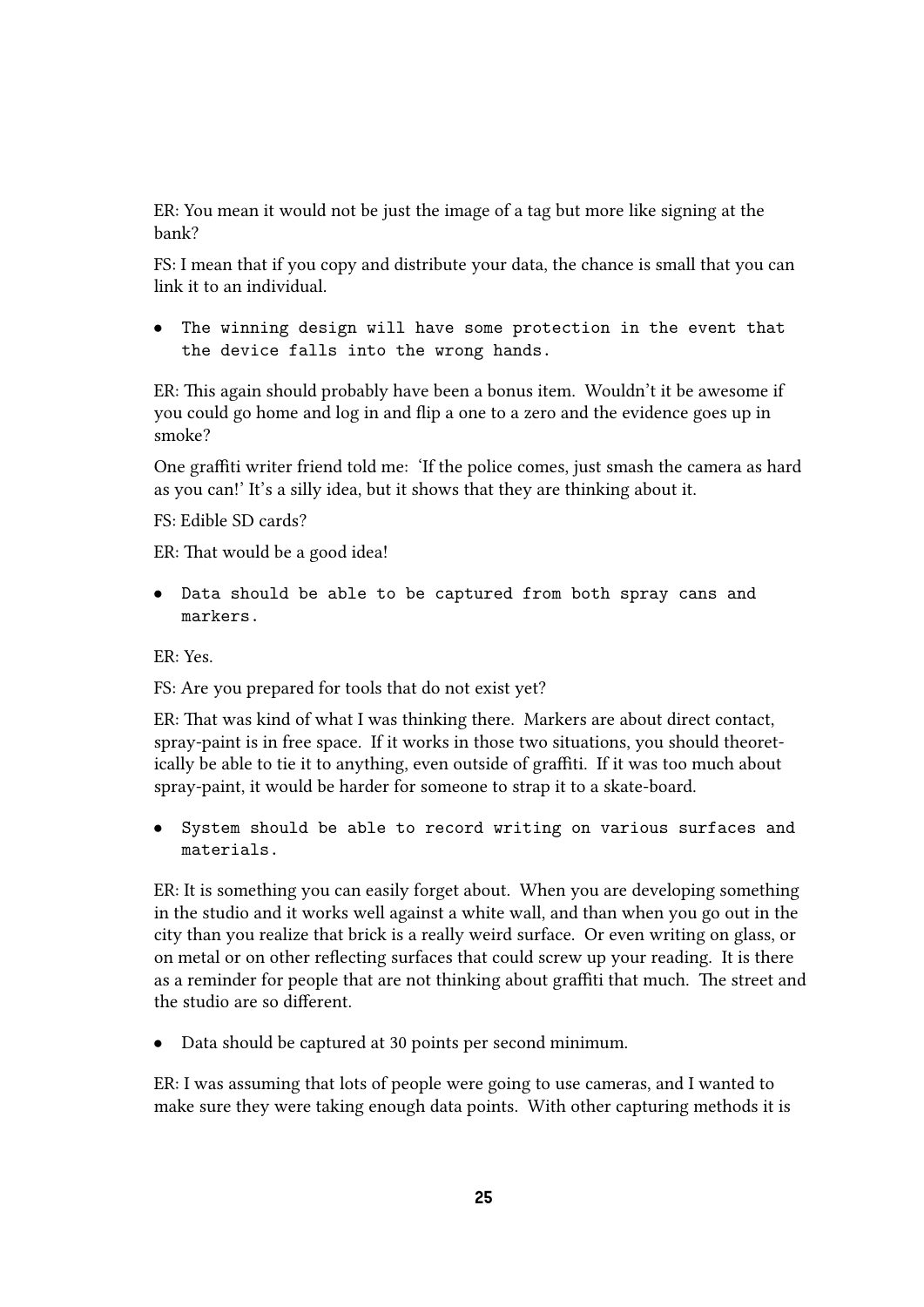probably not such a problem. Even at 30 points per seconds you can start to see the facets if you zoom in, so anything less is not ideal.

• The recording system should not interfere with the writer's movements in anyway (including writing, running and climbing).

ER: So this is where Muharrem is going to run into trouble. His solution interferes. Not that much if you are just working in front of your body space. But the way most writers write is that they are shuffling their feet a lot, moving down the wall. Should it have said: 'Graffiti-writer should retain access to feet functionality'? This point should be at the top almost.

FS: To me it feels strange, your emphasis on the tool blending into the background. You could also see Muharrem's solution as an enhancing device, turning the writer into a tapdancer?

ER: I want to have on record: I love his solution! There's a lot in his design that is 'making us more aware' of what's happening in the creation of a tag. One thing that he is doing that is not in the specs, is that he is logging strokes, like up and down. When you watch him using it, you can see a little light going from red to green when the fingers goes on and off the spray-paint can. When you watch graffiti, it is too small of a movement to even notice but when you are seeing that, it adds another level of understanding of how they are writing.

• All motion data should be saved using the current GML standard (http://graffitimarkuplanguage.com/spec).

FS: Obvious.

• All aspects of the winning design should be able to be reproduced by graffiti writers and amateur technologists.

ER: It wouldn't be exciting if only ten people can make this thing. This tool should not be just for people that can make NASA-qualified soldering connections. Ideally it should not have any soldering. I always thought of a soldering iron like a huge barrier point. I'm all for duct-taped electrical connections.

FS: There's nothing about weather-resistant in the challenge. You're not thinking about rain, are you?

ER: A lot of paint stops working in rain too.

I think what you get from this brief though is that the whole impetus for this project is about me trying to steer the ship that clearly wants to go into another direction, back to my interest in what graffiti is rather than anything that people might find aesthetically pleasing. It is not about 'graffiti influenced visuals'.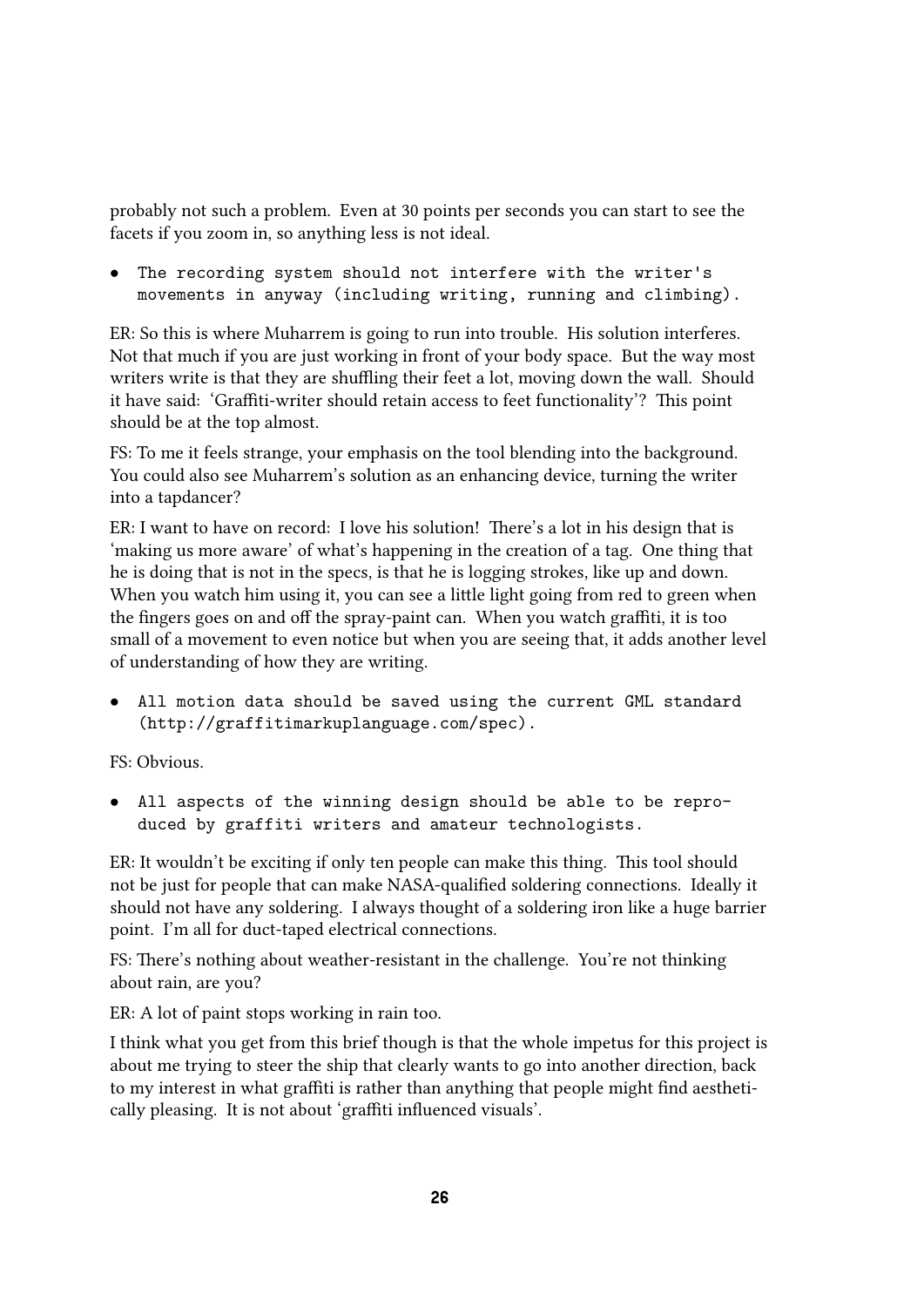• All software must be released open source. All hardware must include clear DIY instructions / tutorials. All media must be released under an open content license that promotes collaboration (such as a Free Art License or Creative Commons share-alike license).

ER: I didn't want it to be too specific, but there had to be some effort into making it open.

The recording must be an unobtrusive process, allowing the graffiti writer to concentrate solely on the act of writing (not on recording). The act of recording should not interfere with the act of graffiti writing.

ER: I've been through situations where the process gets so confusing that you can't keep your head straight and juggle all the variables. Your eyes and ears are supposed to tell you about who's coming around the corner. Is there traffic coming or a train? There are so many other things you need to pay attention to rather than: 'Is this button on?'

The whole project is about getting Good Data. As soon as you force people to think too much about the capture process, I think it influences when and how they are writing.

Bonus, but not required:

Inclusion of date, time and location saved in the GML file.

ER: Yes. Security-wise that is questionable, but the nerd in me would just love it. You could get really interesting data about a whole night of writing. You could see a bigger story than just that of a single tag. How long did it take to gain entry? How long were they hiding in the bushes? These things get back to graffiti as a performance art rather than a form of visual art.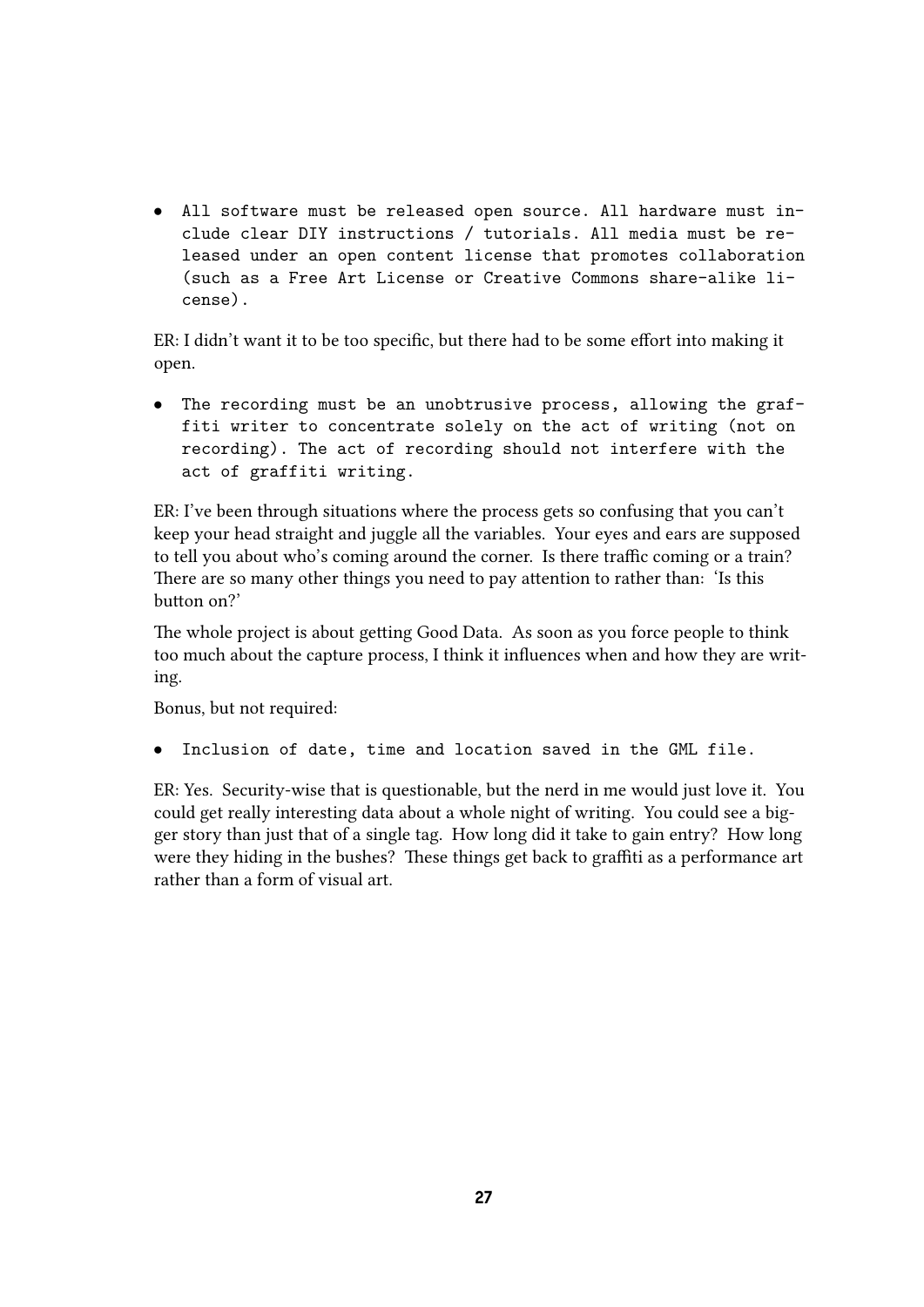# **Paris, November 2011**

FS: Last time we had contact we discussed how to invite Muharrem to Brussels<sup>31</sup>. But now on the day of the deadline, it seems there are new developments?

ER: I think in terms of the actual challenge, the main update is that since we extended the deadline and made another call, I got an e-mail right on the deadline today from Joshua Noble<sup>32</sup> with a very solid and pretty smart proposal that seems to solve (maybe unfortunately for Muharrem) a bit more of the design-spec. It does it for cheaper and does it in a way that I think is going to be easier to make also.

His design solution is using an optical mouse and he changed the sensors so it has a stronger LED. He uses a modified lens on top of a plastic lens that comes on top of a mouse, so that it can look at a surface that is a set distance away. It has another sensor that looks at pitch, tilt and orientation, but he is using that only to orient, the actual data gets recorded through the mouse. It can get very high resolution, he is looking at up to a millimeter I guess.

FS: Muharrem's solution seems less precise?

ER: I think he gets away with more because his solution is only for spray-paint and once you are writing on that scale, even if you are off a few centimeters, it might not ruin the data. If you look at the data he is getting, it actually looks very good. I don't think he has any numbers on the actual resolution he is getting but if you were using his system with a pen, I think it would be a different case. I like a lot of his solution too, it is an interesting hack. It is funny that two of the candidates for the prize are both mouse hacks. One is hacking a mechanical mouse and the other an optical mouse.

FS: It goes from drawing on a screen, to drawing on a wall?

JH: And back again!

ER: Yes. When I first was working on graffiti-related software, the whole reason I was building Graffiti Analysis as a capture application was because I did not want to hand graffiti-writers a mouse (laughter). I had done all this research into graffiti and started to be embedded in the community and I knew enough about the community that if you were going to ask them to take part in something that was already weird, you could not give them a mouse and expect any respect on the other end of that conversation. They respect their tools, so the reason I was using camera-input was because I

<sup>&</sup>lt;sup>31</sup> By early October 2011 no winning design-solution had been entered, besides a proposal from Muharem Yildirim that came more than halfway. We decided to use the prize money to fly Muharrem from Phoenix (US) to Brussels (BE) and document his project in a worksession as part of the Verbindingen/Jonctions 13 meetingdays. http://www.vj13.constantvzw.org

<sup>32</sup> Joshua Noble http://www.thefactoryfactory.com/gmlchallenge/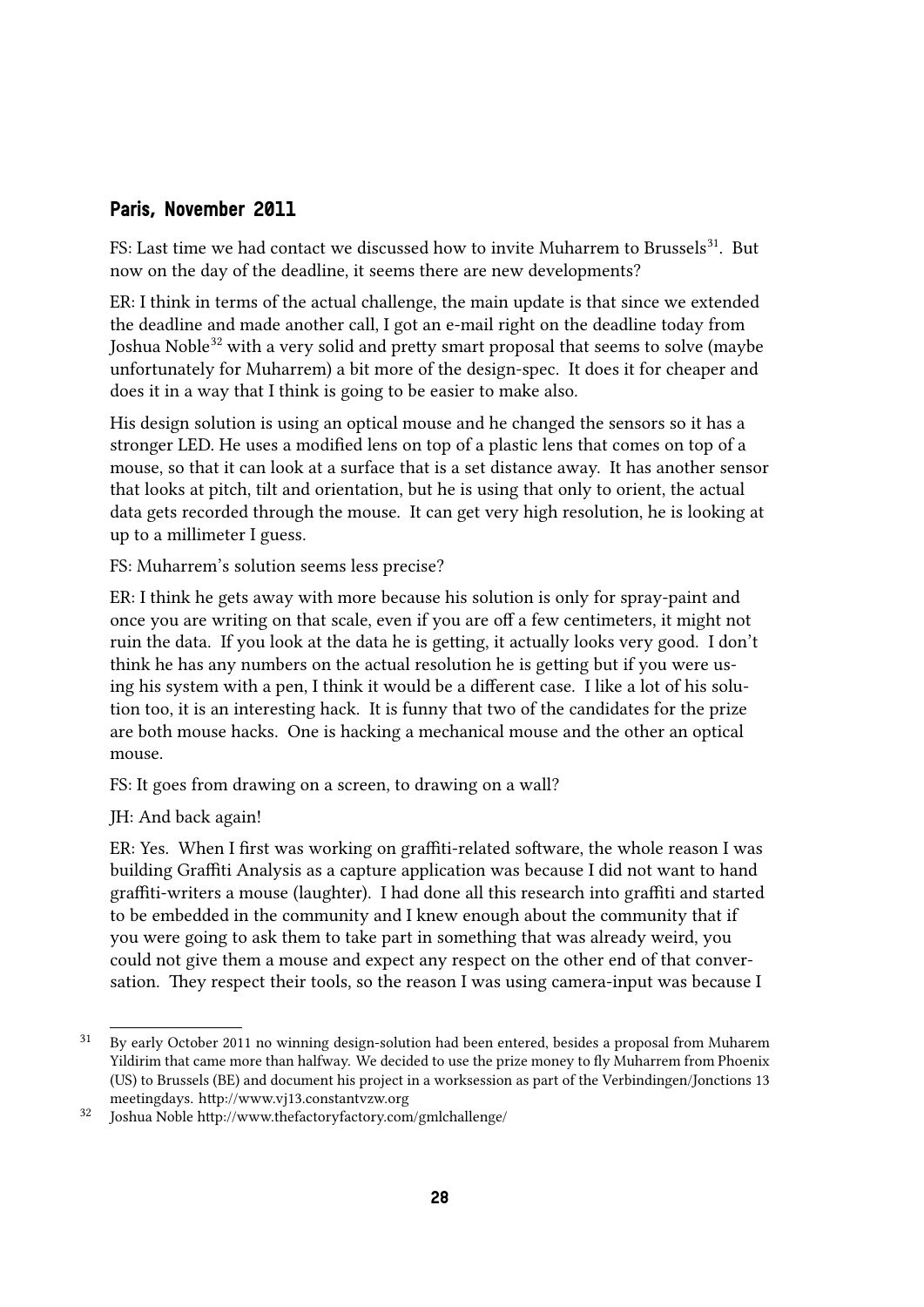wanted to have a flexible system where they could bring in anything and I could attach a device to it. Now I am coming back to mice finally.

FS: Now the deadline has passed, do you think the passage from wishlist to contest worked out?

ER: I think it was a good experiment, I am not sure how clever it was. To take a piece of culture that a lot of people don't even look at, or look at it and think it is trash, to invest all this time and research and software expertise into it makes people think about the graffiti practice and what it actually is. The cash prize does something similar. It attaches weight to something that most people don't even care about. Even having the name of an organization like Constant attached to it is showing that I am really serious about this. In that sense it is different than a wishlist.

I just read the Linus Torvalds<sup>33</sup> biography, and I liked his idea that 'fun' is part of innovation, right? In a programming sense, it is scratching a personal itch. The attachment of a prize is more to underline the fun aspect than anything else.

# **Taking pride in a project with wings**

FS: I am still puzzled about GML and how it is at the one hand stimulating collaboration and sharing, and than it comes back to the proud individual that wants to show off. It is kind of funny actually that now two people are winning the prize.

ER: I understand what you mean.

FS: Also in F/LOSS, under the flag of 'open' and 'free' there is a lot of competition. Do you feel that kind of tension in your work?

ER: Even 'Open' and 'Free' are in competition!

In a project like White-Glove Tracking for example, the most popular video I had not made and it did not have my name on it but personally I still felt a part of it. I think when you are working in open systems, you take pride when a project has wings. It is maybe even a selfish act. It is the story of me receiving some art-finding and realizing that I am not the best toolmaker for the job. Who ever manages to win the prize gets all the glory, but I'm still going to feel awesome about it.

## **It is harder to release a piece than a tool**

FS: I have been reading the interview that Kyle McDonald did with Anton Marini<sup>34</sup> and at some point he talks about being OK with sharing code and libraries, but when it is too much of a personal style, then it is hard to share.

<sup>33</sup> Torvalds, Linus; David Diamond (2001). Just For Fun: The Story of an Accidental Revolutionary. New York, New York, United States: HarperCollins.

<sup>34</sup> Anton Marini: 'Some personal projects of mine, for example specific effects and 'looks' that I have a personal attachment to, I don't release' https://github.com/kylemcdonald/SharingInterviews/blob/master/antonmarini.markdown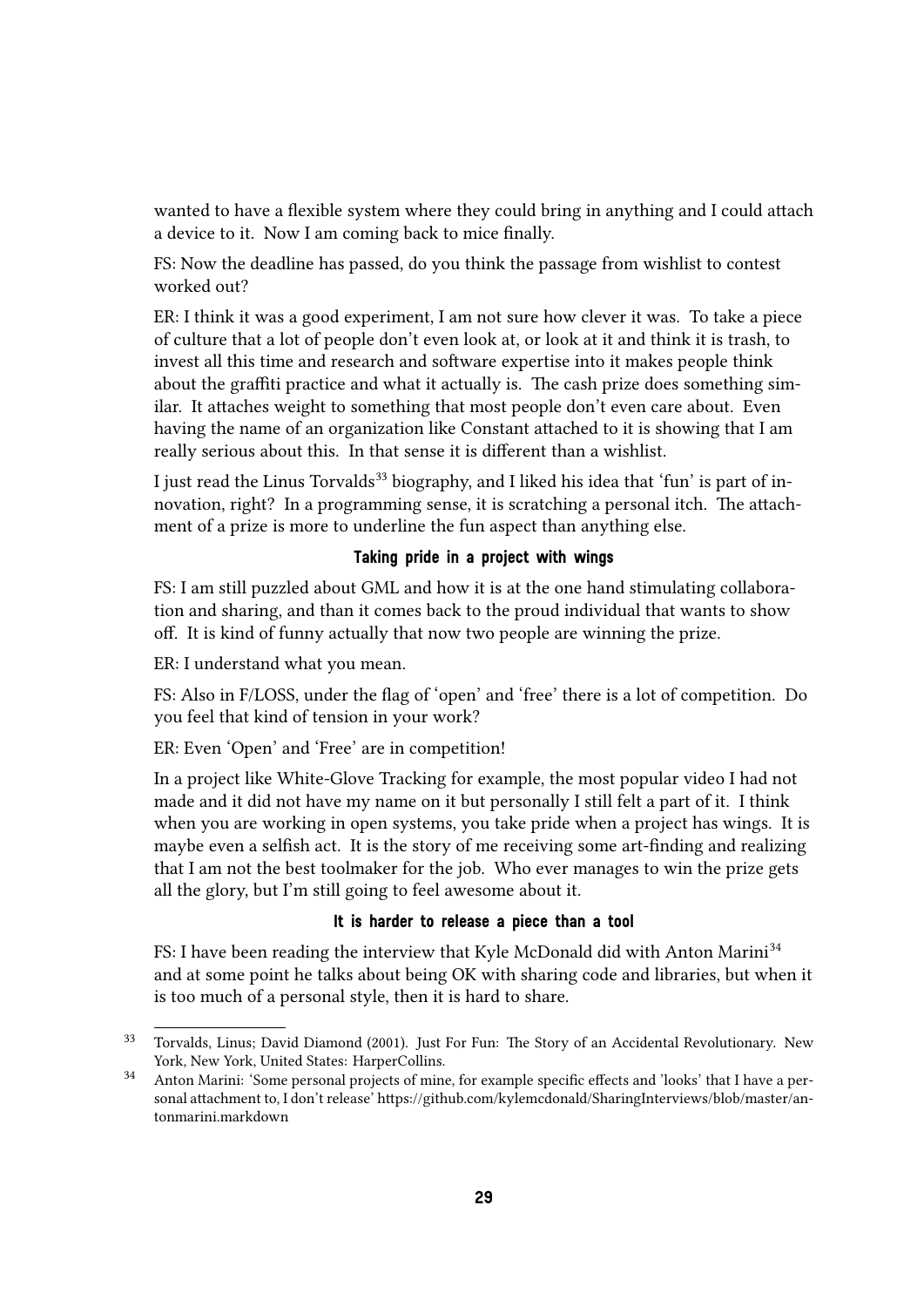ER: Yes, I thought that was an interesting point. I've been in similar conversations on listservs with artists in the OpenFrameworks, Processing and visual programming communities. What are the open pieces? It makes sense to share libraries, but if I make a print from a piece of code, do I then have to share the exact source and app for how that exact print was made? What does it mean when I am investing money in a print, and it is a limited series but I'm sharing the code? The art world is still based on scarcity and we're interested in computers that are copy-machines.

I see both sides of the argument and I am still trying to see how I fit into it. It gets trickier when you are asked to release a piece rather than a tool. If you are an open source artist and you make a toolset, that is easier to share because people use that to make their own things. But then an artist gets asked: how come I can't get the file of that print? I think that is a really hard question.

FS: But isn't the tool often the piece, and vice versa?

ER: I agree. And I haven't solved that question yet. Lately I've been a lot less excited about running workshops for example. A lot of the people that want to take part in the workshops are actually the opposition. Often they own a club and they want to install a cool light-show or they are into viral marketing. I never know which way to go with that. It depends on what side of the curve of frustration I am on at that moment.

#### **Graffiti culture**

JH: Earlier you brought up the contrast between people that were more visually invested and others that are more interested in the performance aspect. I wanted to hear a bit more about the continuum in the culture and how GML fits into that?

ER: My focus has been on tags, this one portion of graffiti. I do think there could be cool uses for more involved pieces. It would be great if someone else would come in and do that, because it is a part of graffiti that I haven't studied that much. I would not even be able to write a specs-sheet for it; it requires a lot of different things when you paint these super-involved murals, when you have an hour or more time on your hands a lot more things come into play. Color, nozzles, nozzle changes and so on.

JH: Z-axis becomes important?

ER: Yes, and your distance from the wall, a lot of other things my brain isn't wrestling with. I think tags are always fundamental, even if they are painting murals that take three days to paint, somewhere in their graffiti education they start with the tags. You're still going to be judged by the community based on how you sign your name on the blackbook.

Graffiti is funny because it is almost conservative in terms of how a successful graffiti writer is viewed and it is reflected in how graffiti is in some way similar in the world. In some way it is a let down, to travel from Brooklyn to Paris to Brussels and it looks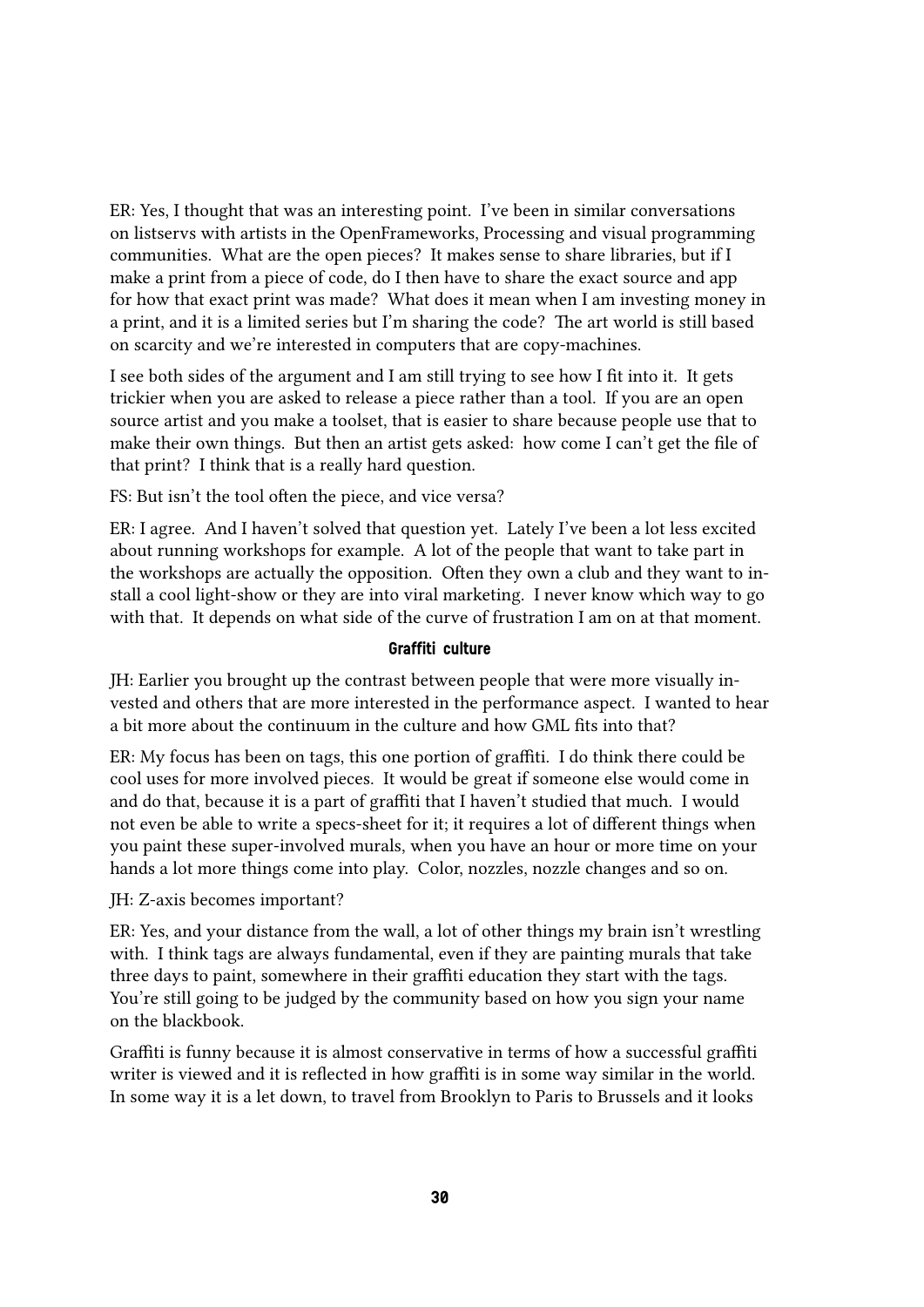all the same but I think it stems from the fact that the community is so tight-knit. But at the end of the day it comes back to the tag always.

#### **Hacking the limitations of gesture**

In terms of the performance, in a tag the relationship between form and function is really tight. The way your hand moves and how the tag actually looks on the wall is dictated by the gesture you are making. A piece where you have three hours, that tight synchronization isn't there. With a tag, every letter looks the way it does because that's how it needs to be drawn, because it needs to be connected to this other letter. There's a lot of respect for writers that do oneliners, and even if your tag has more than one line, a good graffiti writer has often a one-line version. If you don't have to pick up the pen it is a really economical stroke.

JH: It is almost like hacking the limitations of gesture.

ER: It is a very specific design requirement. How to write a name that is interesting to think about and to look at, you have to do it in 5 seconds, you have to do it in one line, you have to do it on each type of surface. On top of that, you have to do it a million times, for twenty years.

#### **The burn-factor**

JH: In Seattle they call a piece that stays up for a longer time a 'burner'. I was connecting that to an archival practice of ephemera. It is a self-agreed upon archival process, and it means that the piece will not be touched, even for years.

ER: Graffiti has an interesting relationship to archiving. On the one hand, many graffiti writers think: Now that tag's done, but I've got another million of them. While others do not want people painting over them, the city or other graffiti writers. Also if a tag has been up there for a few years, it acquires more reverence and it is even worse when it is painted over.

But I think that GML is different, it is really more similar to a photo of the tag. It is not trying to be the actual thing.

#### **Social limits of referentiality**

FS: Once a tag is saved in GML, what can be done with the data?

ER: I am myself reluctant to take any of these tags that I've collected and do anything with it at all without talking closely to whoever's tag it is, because it is such an intimate thing. In that sense it is strange to have an open data repository and to be so reluctant to use it in a way that is looking at anyone too specifically.

The sculpture I've been working on is an average from a workshop; sixteen different graffiti writers merged into one. I don't want to take advantage of any one writer. But this has nothing to do with the license, it is totally a different topic. If someone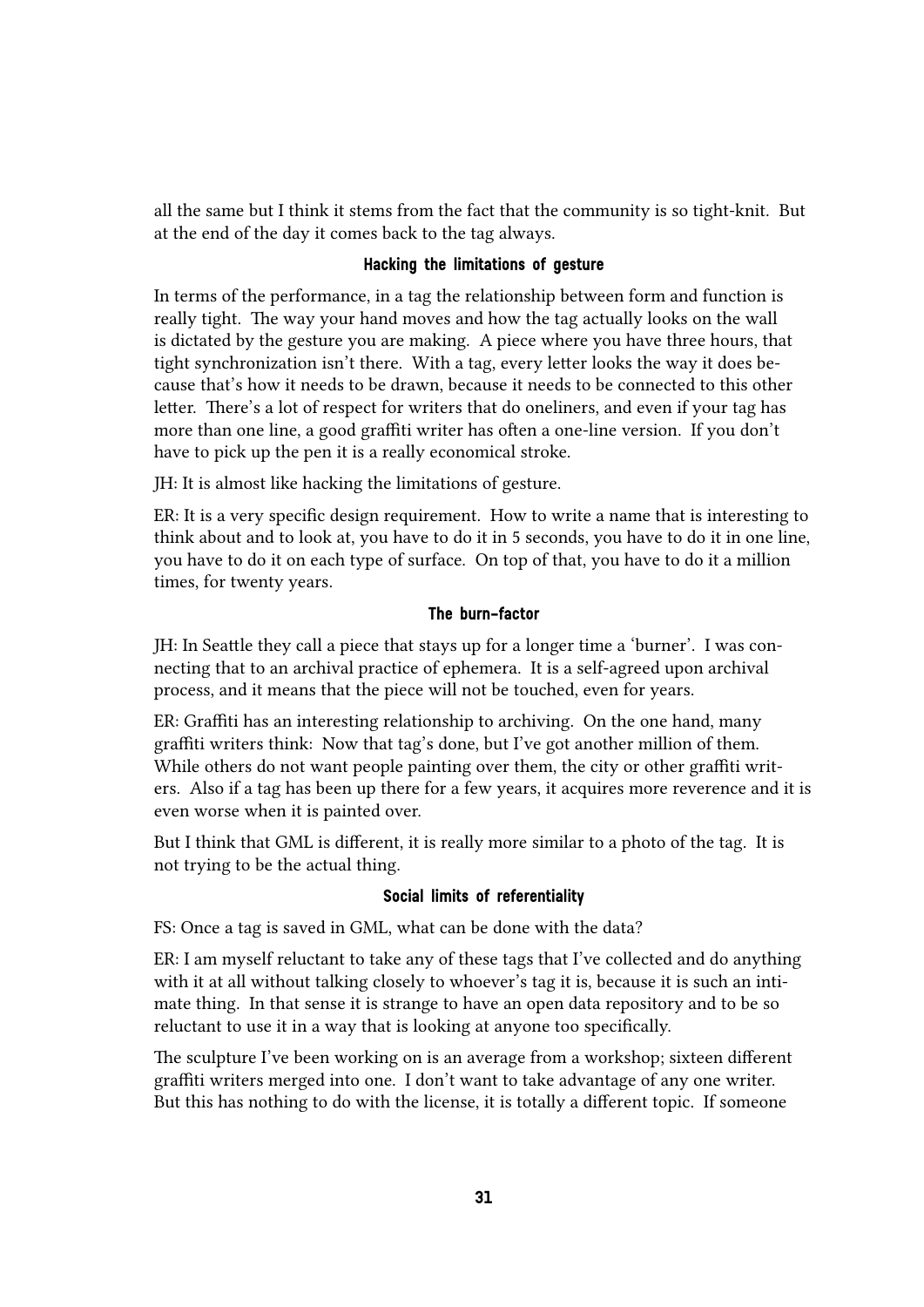uploads to the 000000book site, legally anyone should be able to do anything that they can do under the Creative Commons license that's on the site but I think socially within the community, it is a huge thing.

JH: There must be some social limits to referentiality. Like beat-jacking for DJ's or biting rhymes for MC's, there must be a moment where you are not just homaging, but stealing a style.

ER: I've seen cases where both parties have been happy, like when Yamaguchi Takahiro used some GML data from KATSU and piped it into Google Maps, so he was showing these big KATSU tags all over the earth which was a nice web-based implementation. I think he was doing what a graffiti writer does naturally: Get out there and make the tag bigger but in different ways. He is not taking KATSU-data from the database without shining light back on him.

# **Feeling comfortable vs. having permission**

FS: GML seems very inspired by the practice of Free Software, but at the same time it reiterates the conventional hierarchies of who are supposed to use what … in which way … from who. For me the excitement with open licenses is that you can do things without asking permission. So, usage can develop even if it is not already prescribed by the culture. How would someone like me, pretty far removed from graffiti culture ever know what I am entitled to do?

ER: I have my reasons for which I would and would not use certain pieces of data in certain contexts, but I like the fact that it is open for people that might use it for other things, even if I would not push some of those boundaries myself.

FS: Even when I am sometimes disappointed by the actual closedness of F/LOSS, at least in theory through it's licensing and refusal to limit who is entitled and who's not, it is a liberating force. It seems GML is only half liberating?

ER: I agree. I think the lack of that is related to the data. The looseness of it's license makes it less of an invitation in a sense. If the people that put data up there would sit down and really talk about what this means, when they would really walk through all the implications of what it means to public domain a piece, that would be great. I would love that. Then you could use it without having to worry about all the morality issues and people's feelings. It would be more free.

I think it would be good to do a workshop with graffiti writers where beyond capturing data, you reserve an hour after the workshop to talk to everybody about what it would mean to add an open license. I've done workshops with graffiti writers and I talked to everyone: 'Look, I am going to upload this tag up to this place where everyone can download them after the workshop, cool?' And they go 'cool'. But still, even then, do I really feel comfortable that they understand what they've gotten into? Even if someone has chosen a share-alike license, I would be nervous I think.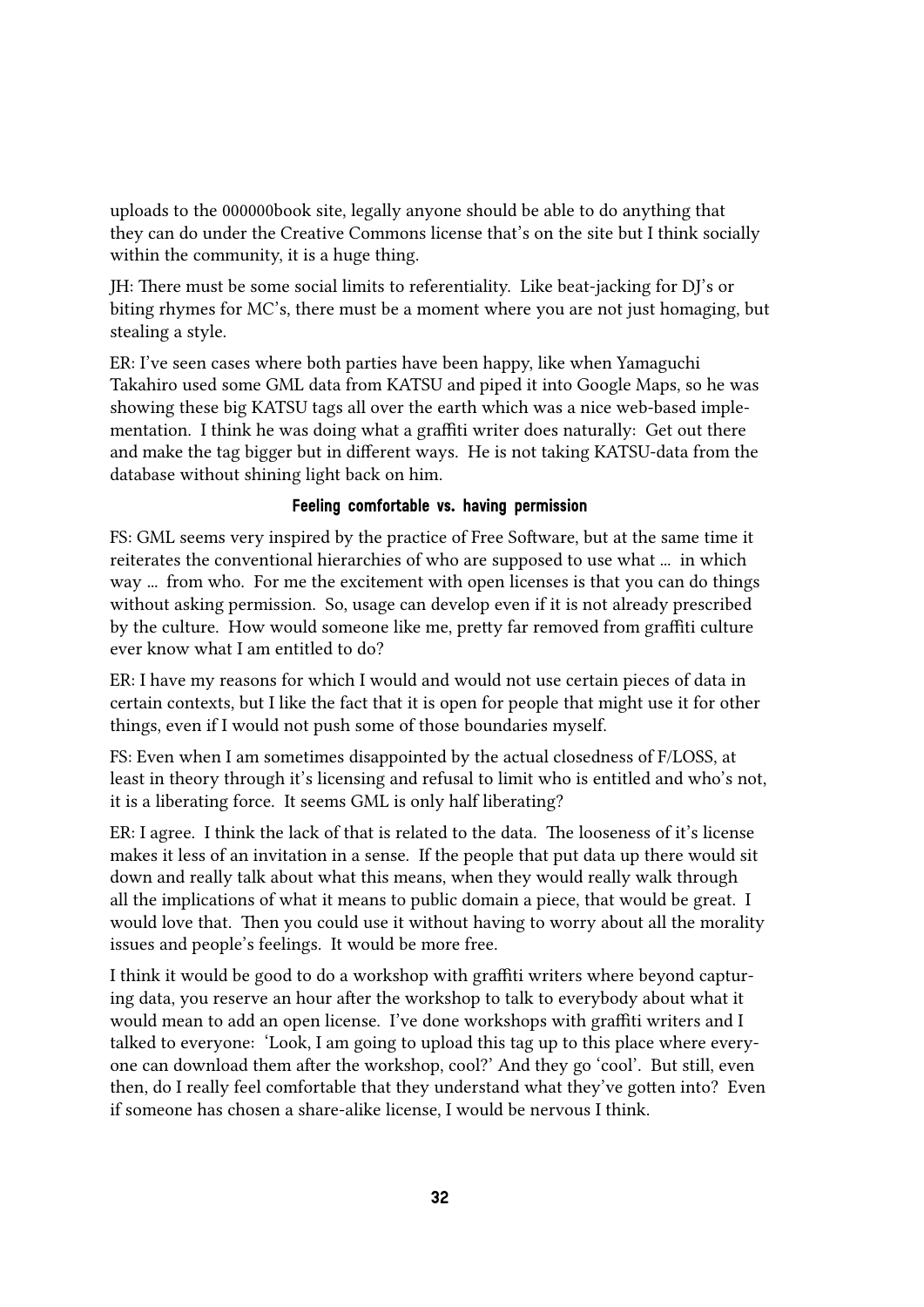Maybe I am putting too much weight on it. People outside Free Software are already used to attaching Creative Commons licenses to their video's. Maybe I am too close to graffiti. I still hold the tag as primal!

## **Normalizing**

JH: It is interesting to be worried about copyright on something that is illegal, things you can not publicly claim ownership of.

FS: Would you agree that standards are a normalizing practice, that in a way GML is part of a legalizing process?

ER: For that to happen, a larger community would have to get involved. It would need to be Gesture Markup Language, and a community other than graffiti-writers would need to get involved.

FS: Would you be interested in legalizing graffiti?

ER: No. That's why I stopped doing projections.

JH: Not legal forms of graffiti, but more like the vision of KRS One of the Hip-Hop city, $35$  where graffiti would obviously be legal. Does that fundamentally change the nature of graffiti?

ER: To me it is just not graffiti anymore. It is just painting. It changes what it is. For me, its power stems from it being illegal. The motion happens because it is illegal.

JH: In a sense, but there is also the calligraphic aspect of it. In Brooklyn, a lot of the building owners say: 'yeah, throw it up' and those are some of the craziest pieces I know of, not from a tag-standpoint, but more as complex graffiti visuals.

ER: I am always for de-criminalization. I don't think anyone should go to jail over a piece of paint that you could cover over in 5 seconds. And that KRS One city you mentioned would be cool to see.

JH: It is his Temple of Hip Hop, the idea to build a city of hip hop where the entire culture can be there without any external repression. It's an utopian ideal obviously.

ER: Of course I would like to see that. If nothing else, you would totally level the playing field between us and the advertisers. The only ones that would get up messages in the city would be the ones with more time on their hands.

# **Global insurgent subcultures**

JH: At the risk of stretching coherency, hiphop and free software are both global insurgent subcultures that have emerged from being kind of thrown away as fads and then become objects of pondering in multinational boardrooms. So I was hoping to open

<sup>35</sup> Peace and blessings, KRS One Temple of HipHop http://templeofhiphop.org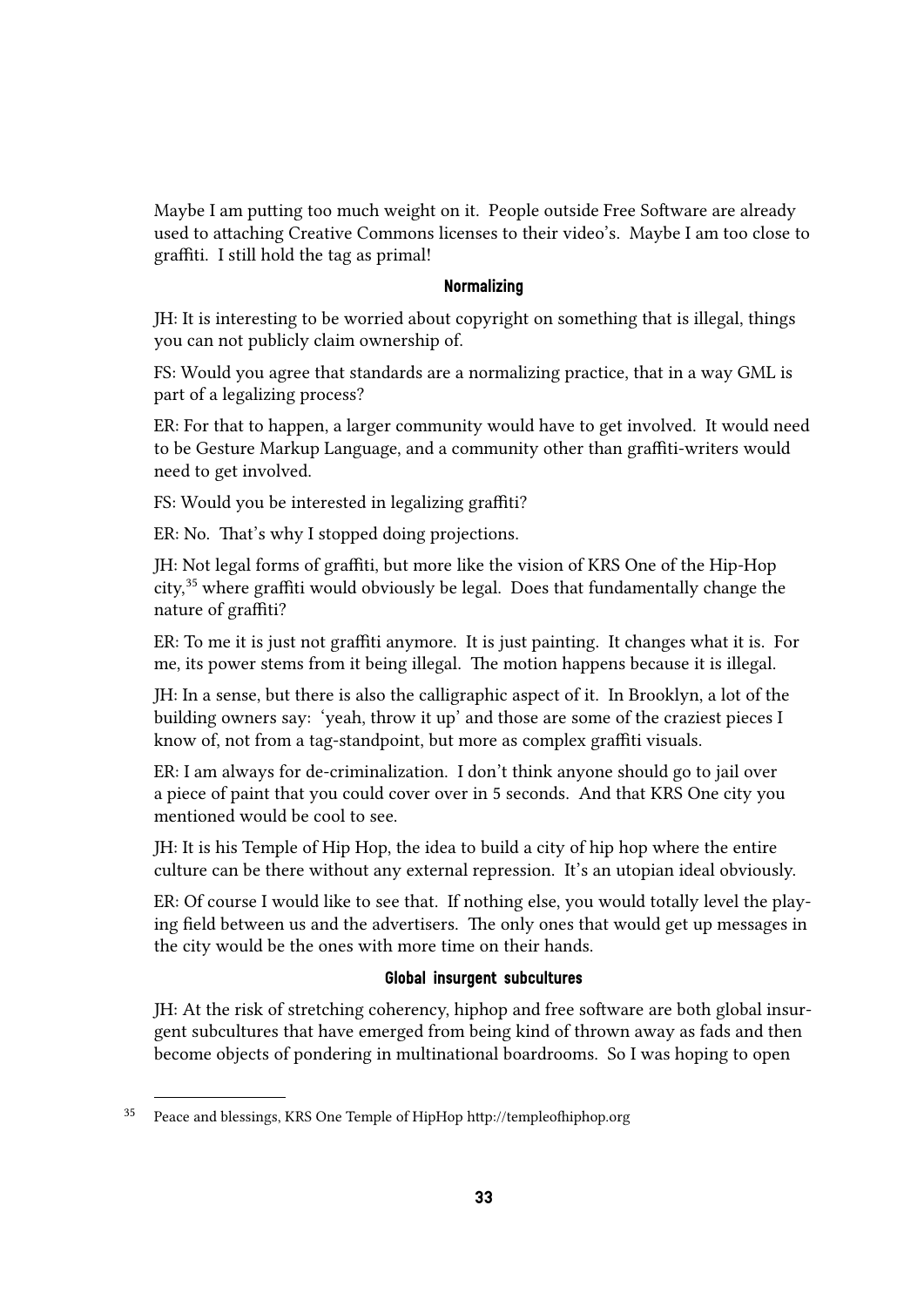you up to riff on that: zooming out, GML is a handshake point between these two cultures, but GML is a specific thing within this larger world of FLOSS and graffiti in the larger world of hiphop. What other types of contact points might there be? Do you see any similarities and differences?

ER: For me, even beyond technology and beyond graffiti it all boils down to this idea of the hack that is really a phenomenon that has been going on forever. It's taking this system that has some sort of rigidity and repeating elements and flipping it into doing something else. I see this in hiphop, of course. The whole idea of sampling, the whole idea of turning a playback device into a musical instrument, the idea of touching the record: all of these things are hacks. We could go into a million examples of how graffiti is like hacker culture.

# **A handshake between communities II**

In terms of that handshake moment between the two communities, I think that is about realizing that its not about the code and in some sense its not about the spray-paint. There's this empowering idea of individual small actors assuming control over systems that are bigger than themselves. To me, that's the connection point, whether its hiphop or rap or programming.

The similarities are there. I think there are huge differences in those communities too. One of them is this idea of the hustler from hiphop: the idea of hustling doesn't have anything to do with the economy of gift-giving. The idea that Jay-Z has popularized in hiphop and that rap music and graffiti have at their core has to do with work ethic, but there's also a kind of braggadocio about making it yourself and attaining value yourself and it definitely comes back to making money in the end. The idea of being 'self-made' in a way is empowering but I think that in the open source movement or the free software movement the idea of hustling does not apply. It's not that people don't hustle on a day to day basis. You disagree with me?

JH: It's interesting because the more you were talking, the more I was not sure of whether you were speaking about hiphop or free software or maybe even more specifically the open source kind of ideological development. You have people like David Hannemeier Hansson who developed Ruby on Rails and basically co-opted an entire programming language to the point where you can't mention Ruby without people thinking of his framework. He's a hustler du jour: this guy's been in Linux Journal in a fold-out spread of him posing with a Lamborghini or something. Talk about braggadocio! You get into certain levels or certain dynamics within the community where its really like pissing contests.

## **It is different where it is coming from**

ER: I like that, I think there's something there. At the instigation of the Open Source Initiative, though: like Linus 'pre-stock option', sitting in his bedroom not seeing the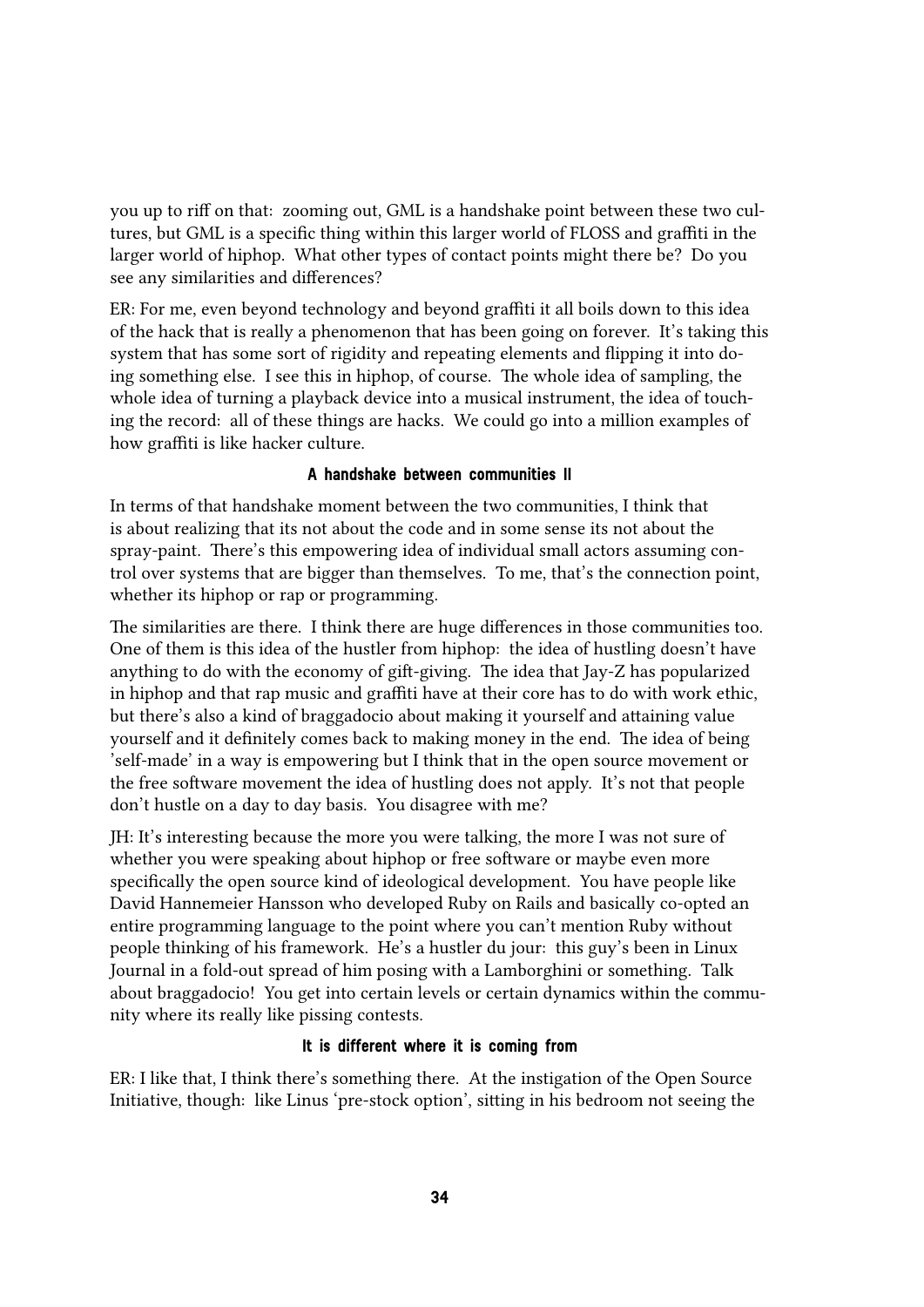sun for a year and hacking and nerding out. To me they are so different, the idea of making this thing just for fun with a kind of optimistic view on collaboration and sharing. I know it can turn into money, I know it can turn into fame, I know it can turn into Lamborghinis but I feel like where its coming from is different.

JH: I agree, that's clearly a distinction between the two. They are not coming from the same thing. But for me its also interesting to think about it in terms that these are both sort of movements that have at times been given liberational trappings, people have assigned liberatory powers to these movements. Statistically the GPL is considerably more popular than the open source licenses, but I don't know if you sat everybody down and took a poll which side they would land on, whether they were more about making money than they were about sharing. Are people writing blogposts because they really want to share their ideas or because they want to show how much cooler they are?

ER: You're totally right and I think people in this scene are always looking for examples of people making money, succeeding, good things coming to people for reasons that aren't just selflessness. People that are into open source usually love to be able to point to those things, that this isn't some purely altruistic thing.

JH: Maybe you could take some of the hustle and turn it into something in the free software world, mix and match.

ER: I think this line of inquiry is an interesting one that could be the subject of a documentary or something. These communities that seem very different until you start finding things that at their core really really similar.

JH: It would be so interesting to have a cribs moment with some gangsta or rapper who came from that, and he's sort of showing off his stuff and he has this machismo about him. Not necessarily directly mysognistic but a macho kind of character and then take a nerd and have them do the same.

FS: Would they really be so different?

JH: Obviously some rappers and some nerds, I mean that's one of the beauties–I mean its a global movement, you can't help but have diversity–but if we're just speaking in generalizations?

FS: There's a lot of showing off in F/LOSS too.

JH: Yeah, and there's a lot of chauvinism. And when you said that self-made thing, that's the free software idea number one.

ER: I think that part is a direct connection.

JH: And they're coming from two completely different strata, from a class-based analysis which is absent from a lot of discussion. Even on that level, how to integrate them to me is a political question to some degree.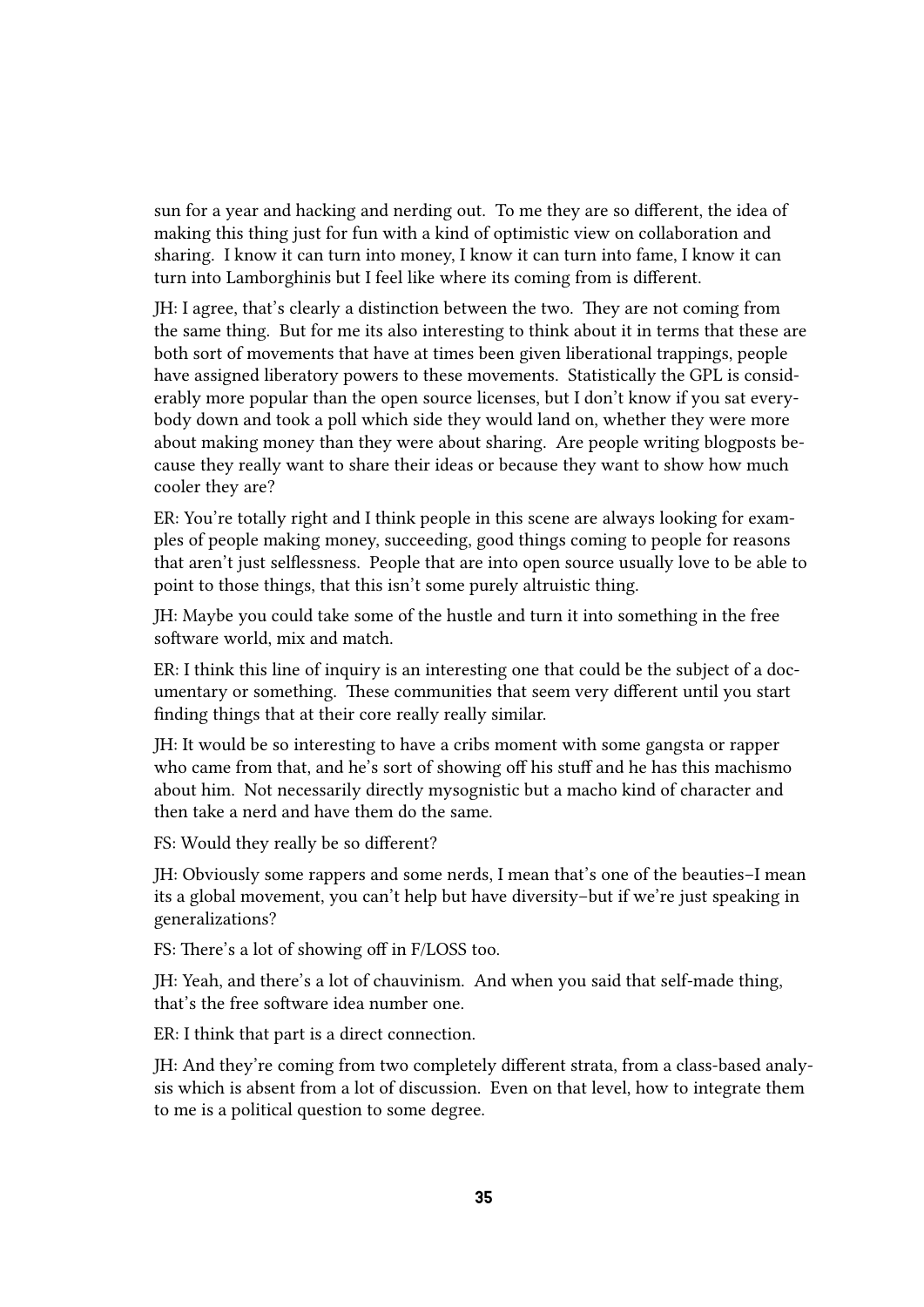ER: Right.

# **Deprecation**

FS: Will any features of GML ever be deprecated?

ER: Breaking currently existing software? I hope not.

FS: Basically I'm asking for your long-term vision?

ER: When the spec was being made of course it wasn't just me, it was a group of people debating these things and of course nobody wants things to break. The idea was that we tried to get in as many things as we could think of and have the base stay kind of what it was with the idea that you could add more stuff into it. It's easy enough to do, of course its not a super-rigid standard. If you look at what the base GML file is, the minimum requirements for GML to compile, its so so stripped down. As long as it just remains time/x-y-z, I don't think that's going to change, no.

But I'm also hoping that I'm not gonna be the main GML developer. I'm already not, there's already people doing way more stuff with it than I am.

FS: How does it work when someone proposes a feature?

ER: They just email me (laughs). But right now there hasn't been a ton of that because it's such a simple thing, once you start cramming too much into it it starts feeling wrong. But all its gonna take is for someone to make a new app that needs something else and then there will be a reason to change it but I think the change will always be adding, not removing.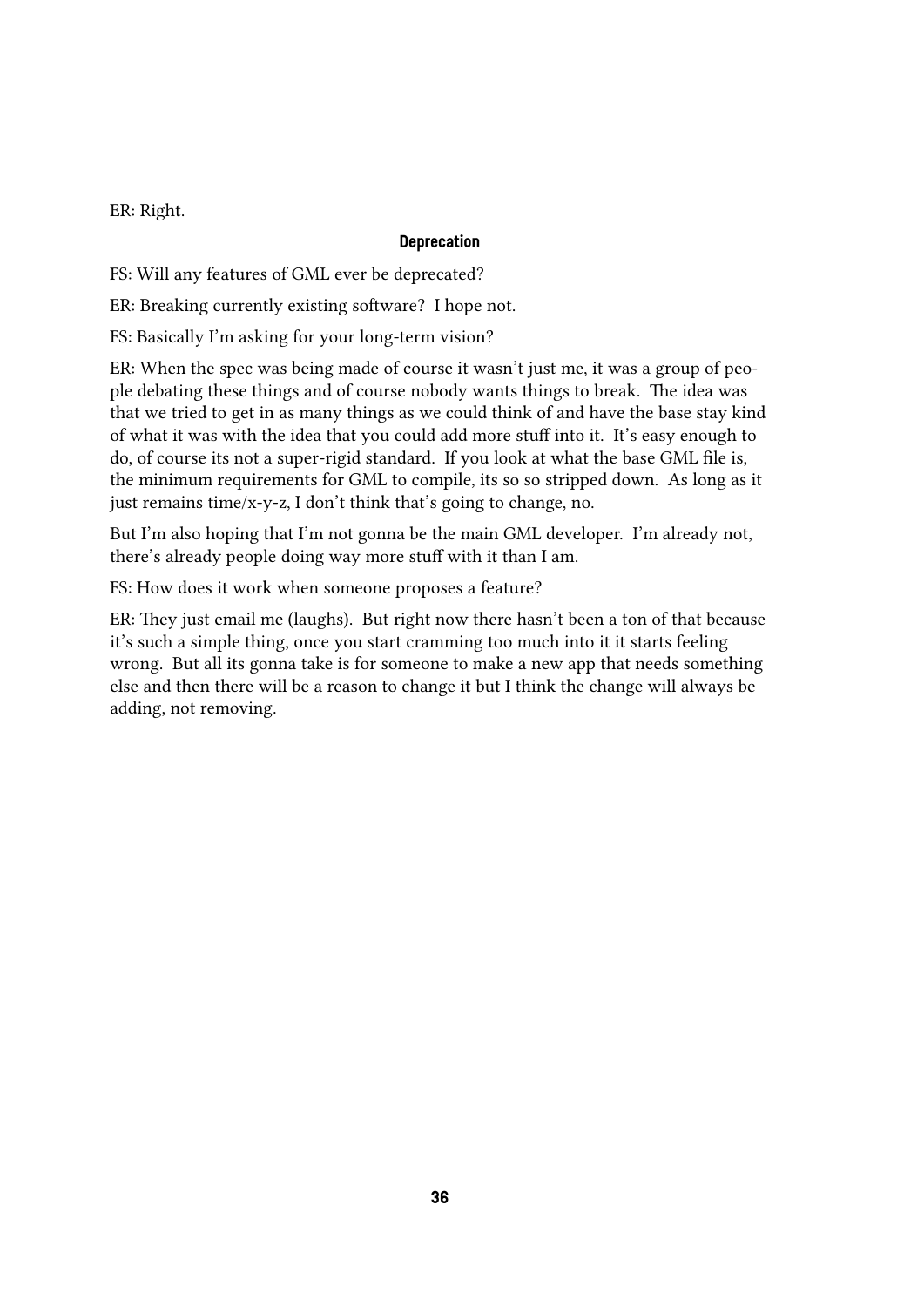#### **Chat with momo3010, November 2011**

momo3010: there is one BIG point i want to make momo3010: graffiti is so easy to do .. u only need a marker or something .. even a pencil is enough and u are in the game .. it takes u 1 min. to buy something to write and start momo3010: with all the computer stuff the entry barrier is much higher FS: yes, true. momo3010: i dont have to understand graffiti to do it. just get out and do it! with gml i have to have a sort of understanding of xml, i will need a comp, internet .. momo3010: what i like of gml is the way to document (save) the tag, keeping the original still outside! that is really cool momo3010: in the gallery i just show the code .. haha momo3010: 'keep it simple keep it fresh' momo3010: one thing i miss too (i think evan is not forgetting this aspect) momo3010: is the aesthetic of graffitianalysis FS: you mean the way it plays out? momo3010: yes momo3010: it is super nice .. it attracts people. u see it and .. momo3010: wowow FS: i love the way it works with speed, and these fireworks when it turns FS: also the drip is great -- i like that it is not faking paint momo3010: it is really well done .. so this is the aesthetic point which is also very important for a tag FS: yes. the digital rendering is super precise without trying to be the same. no replacement momo3010: http://www.graffitiresearchlab.de/blitztag momo3010: the germans have made various brushes .. do not know i like it that much .. momo3010: this is more trying to look like graffiti brushes but it is not momo3010: gml is cool to keep it raw FS: yeah. it is sort of legible in the way a tag also talks about how it was done momo3010: that is why we need data from outside. the way the tag is done is always depending on the outside! FS: what do you mean?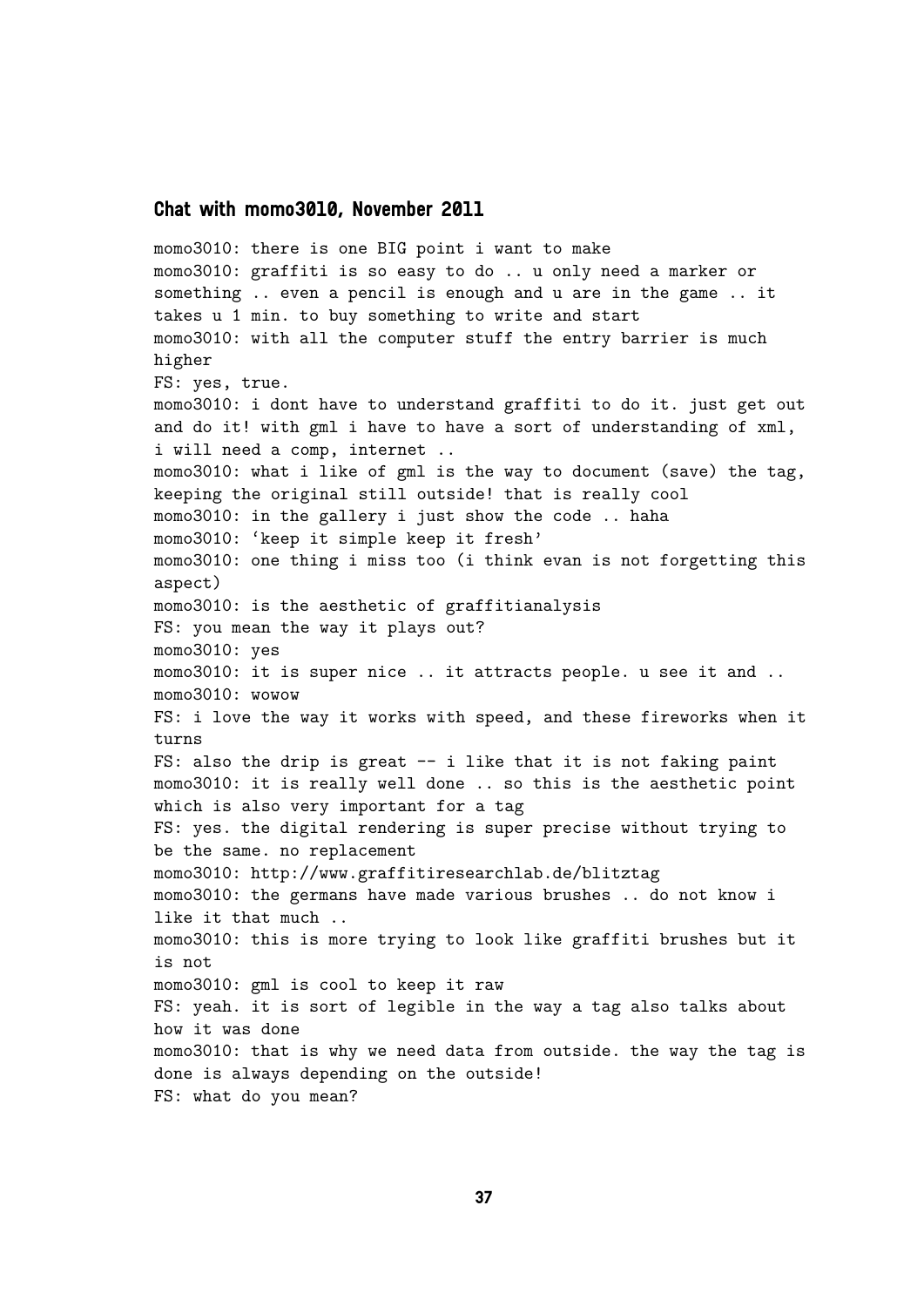momo3010: i said to evan: look it is cool the gml recorder .. but if i am in a room my tag looks different then when i am outside momo3010: it makes a difference when, where, and how to place the tag momo3010: is the place hidden, do i have time, is it crowded, is it a big wall .. momo3010: what i like also about all gml is the fact FS: sorry you got disconnected momo3010: it opened a whole new direction. combination of digital art with graffiti art .. the two new popular cultures .. i see gml not only as 'x,y, time'. it paved the way to do electronic outdoor stuff. momo3010: everybody interesting in doing something into his area is somehow connected to gml.